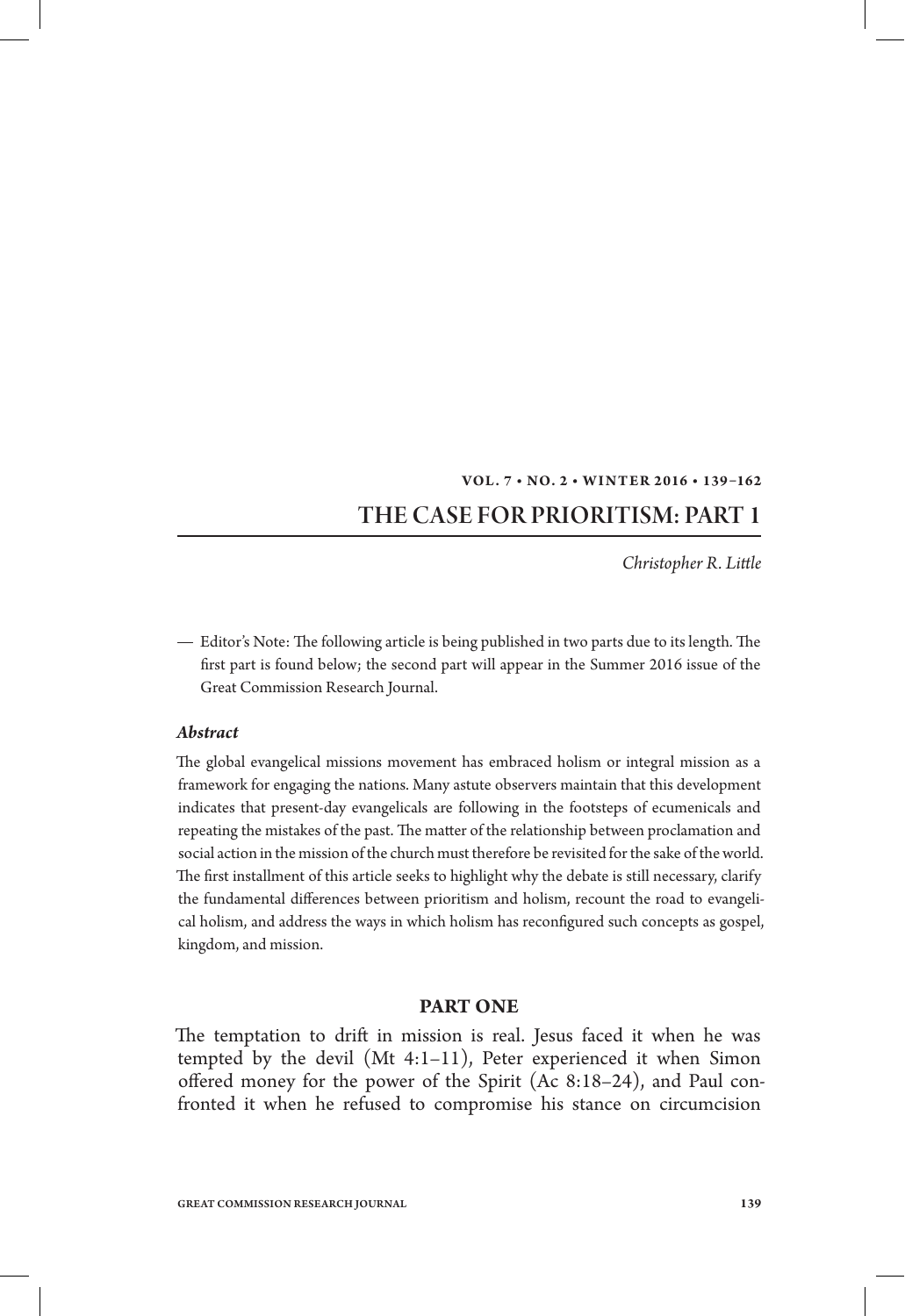(Gal 5:11). It is the subject of a recent book, *Mission Dri* , by Peter Greer and Chris Horst, in which Chris Crane, CEO of Edify, is quoted as saying, "It's the exception that an organization stays true to its mission. . . . The natural course—the unfortunate natural evolution of many originally Christ-centered missions-is to drift." As a contemporary witness to this phenomenon, Andy Crouch, executive editor of *Christianity Today*, observes, "These days I do not often meet Christians so passionate about evangelism that they question the need for doing justice. I am much more likely to meet Christians so passionate about justice that they question the need for evangelism. . . . In short, working for justice is cool. Proclaiming the gospel is not."<sup>2</sup> The natural byproduct of this trend is that in places such as Malawi, "social justice efforts are outstripping [those of] gospel proclamation."3

This state of affairs did not happen by accident. It is the result of very successful steps toward promoting a more holistic or integral framework for mission as expressed, among other places, in the Iguassu Affirmation (1999), the Micah Declaration (2001), and the Cape Town Commitment  $(2010)$ . Those who advance evangelism as the priority in the mission of the church are now in the clear minority among self-described evangelicals.<sup>4</sup> For some, the issue is settled with no need to rehash old ground.<sup>5</sup> Others, like A. Scott Moreau, surmise that "the next generation of evangelical missionaries—and perhaps missiologists—will *assume* holism as the appropriate biblical picture rather than explore the text to discover whether it is," and he is "convinced that the question of the scope of the ministry of the church among evangelicals is not fully settled."<sup>6</sup>

<sup>&</sup>lt;sup>1</sup> Peter Greer and Chris Horst, Mission Drift: The Unspoken Crisis Facing Leaders, Charities, *and Churches* (Minneapolis, MN: Bethany House Publishers, 2014), 19.

<sup>&</sup>lt;sup>2</sup> Andy Crouch, *Playing God: Redeeming the Gift of Power* (Downers Grove, IL: IVP, 2013), 82. With reference to this quote, it is interesting to note that in his book, instead of contravening the problem, Crouch compounds it.

<sup>3</sup> Joel James and Brian Biedebach, "Regaining Our Focus: A Response to the Social Action Trend in Evangelical Missions," *The Master's Seminary Journal* 25/1 (2014): 31.

<sup>&</sup>lt;sup>4</sup> As a case in point, when the *Evangelical Missions Quarterly* recently asked five different leaders to articulate their views regarding the relationship between proclamation and social action, only one presented a view approximating the prioritistic position (48/3  $[2012]: 265 - 71$ ).

<sup>&</sup>lt;sup>5</sup> C. René Padilla, "Holistic Mission," in Dictionary of Mission Theology: Evangelical Foun*dations* (Downers Grove, IL: IVP, 2007), 162.

<sup>&</sup>lt;sup>6</sup> A. Scott Moreau, *Contextualization in World Missions: Mapping and Assessing Evangelical Models* (Grand Rapids, MI: Kregel, 2012), 318.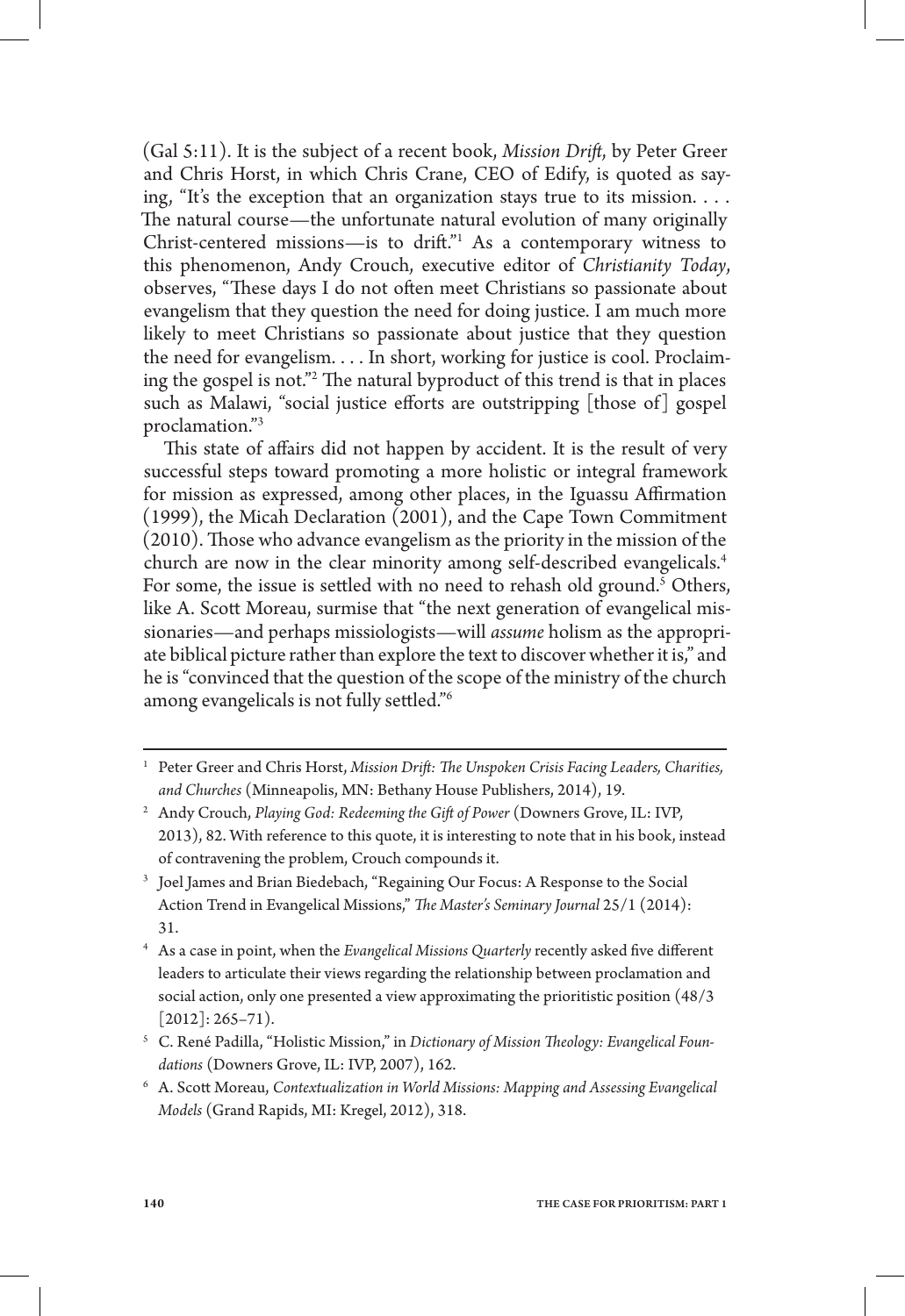#### **AN OLD DEBATE STILL NECESSARY**

The debate has, in fact, been going on for a long time, $^7$  so why not just agree to disagree, and move forward? It is simply because the stakes are too high to overlook, set aside, or not contest. These include, primarily, the eternal destiny of those not evangelized. Since they are the ones who have the most to lose, their concerns should be front and center. Second, generous Christians in the West, in revealing their commitments, are now giving more to humanitarian causes than to what traditionally has been known as missions. Recent statistics show that evangelicals are donating more than \$1.9 billion to relief and development but only \$1.3 billion to foreign missions.<sup>8</sup> Third, the way in which such terms as gospel, kingdom, and mission are being redefined is unprecedented and calls for redress. Fourth, those who think the matter is settled are premature in their estimation. In reality, the tenets undergirding holism have yet to be proven biblically. Last, given the largely unchallenged shifts transpiring in missions today, it is essential to equip the church, both locally and globally, to reflect, communicate, and act in a more missiologically-informed manner.

It is entirely possible that non-Western Christians will dismiss this whole discussion as irrelevant since it stems from the unique history in Western quarters related to the fundamentalism/modernism controversy at the beginning of the twentieth century, developments within the World Council of Churches (WCC) subsequent to WWII, and the formation of the Lausanne Movement. That would be unfortunate. Wherever and whenever God's people have had to contend with theological liberalism—the Hocking Report, the decline and then abandonment of world evangelization in the Student Volunteer Movement, the YM/WCA, and in mainline Protestant denominations—as the Western church has had to, there are opportunities for non-Western Christians to learn how to handle the same issues if and when they arise in their own contexts.

7 E.g., the debates between Arthur Glasser and Tracey Jones Jr. (*Mission Trends No. 1* [Grand Rapids, MI: Eerdmans, 1974], 6–11); Donald McGavran with several others (The Conciliar-Evangelical Debate: The Crucial Documents 1964-1976 [Pasadena, CA: William Carey Library, 1977]); Arthur Johnston and John Stott (Christianity Today, [ Jan. 5, 1979]: 34–35); Vinay Samuel and Chris Sugden with Harold Lindsell (*In Word and Deed: Evangelism and Social Responsibility* [Grand Rapids, MI: Eerdmans, 1985], 189–214); David Hesselgrave and John Stott (Trinity World Forum [Deerfield, IL: Trinity Evangelical Divinity School, Spring 1990 and 1991]); David Hesselgrave and Bryant Myers (*Evangelical Missions Quarterly* 35/3 [1999]: 279–87); several others with the author (*International Journal of Frontier Missiology* 25/2 [2008]: 65ff); and Mark Long, Raphaël Anzenberger, Christopher Heuertz, Bryant Myers, and Rose Dowsett (*Evangelical Missions Quarterly* 48/3 [2012]: 265–71).

<sup>8</sup> "Spotlight: The Way We Give Now," *Christianity Today* 57/3 (2013): 11.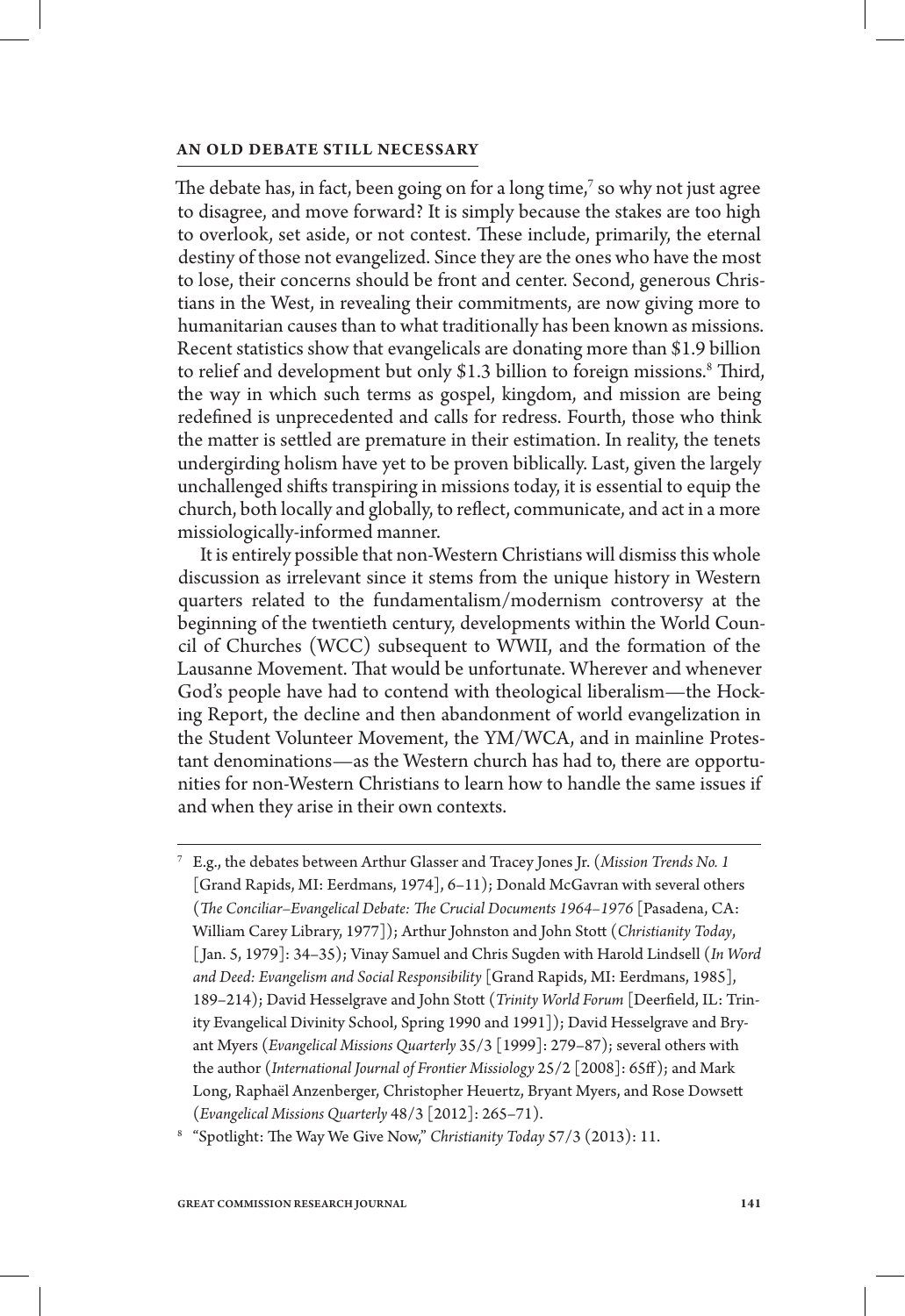Prioritism and holism, just like Trinity, imputation, and sacrament, are not biblical words. However, they seek to explain conceptual categories revealed in Scripture and are therefore useful in addressing critical matters facing the church.

The most classic statement on prioritism in print comes from Donald McGavran, founding Dean of the School of World Mission at Fuller Theological Seminary (1965). In his *magnum opus*, *Understanding Church Growth*, he wrote,

As in the light of Christ we look at the world—its exploding knowledge, peoples, revolutions, physical needs, desperate spiritual hunger and nakedness, and enslavement to false gods and demonic ideologies—we realize that Christian mission must certainly engage in many labors. A multitude of excellent enterprises lie around us. So great is the number and so urgent the calls, that Christians can easily lose their way among them, seeing them all equally as mission. But in doing the good, they can fail of the best. In winning the preliminaries, they can lose the main game. They can be treating a troublesome itch, while the patient dies of cholera. The question of priorities cannot be avoided. In this fast-moving, cruel, and revolutionary era, when many activities are demanded, a right proportioning of effort among them is essential to sound policy. And "rightness"—a true and sound proportion in our labors—must be decided according to biblical principles in the light of God's revealed will.

Among other desires of God-in-Christ, He beyond question wills that persons be found—that is, be reconciled to Himself. Most cordially admitting that God has other purposes, we should remember that we serve a God *Who Finds Persons.* He has an overriding concern that men should be redeemed. However we understand the word, biblical witness is clear that men are "lost." The Finding God wants them *found—*that is, brought into a redemptive relationship to Jesus Christ where, baptized in His Name, they become part of His Household.

Among other characteristics of mission, therefore, a chief and irreplaceable one must be this: that mission is a divine finding, vast and continuous.<sup>9</sup>

David Hesselgrave further clarifies that prioritism

recognizes the importance of all or most of those ministries that address the various medical, educational, economic, and social

<sup>9</sup> Donald McGavran, *Understanding Church Growth. Fully Revised* (Grand Rapids, MI: Eerdmans, 1980), 24.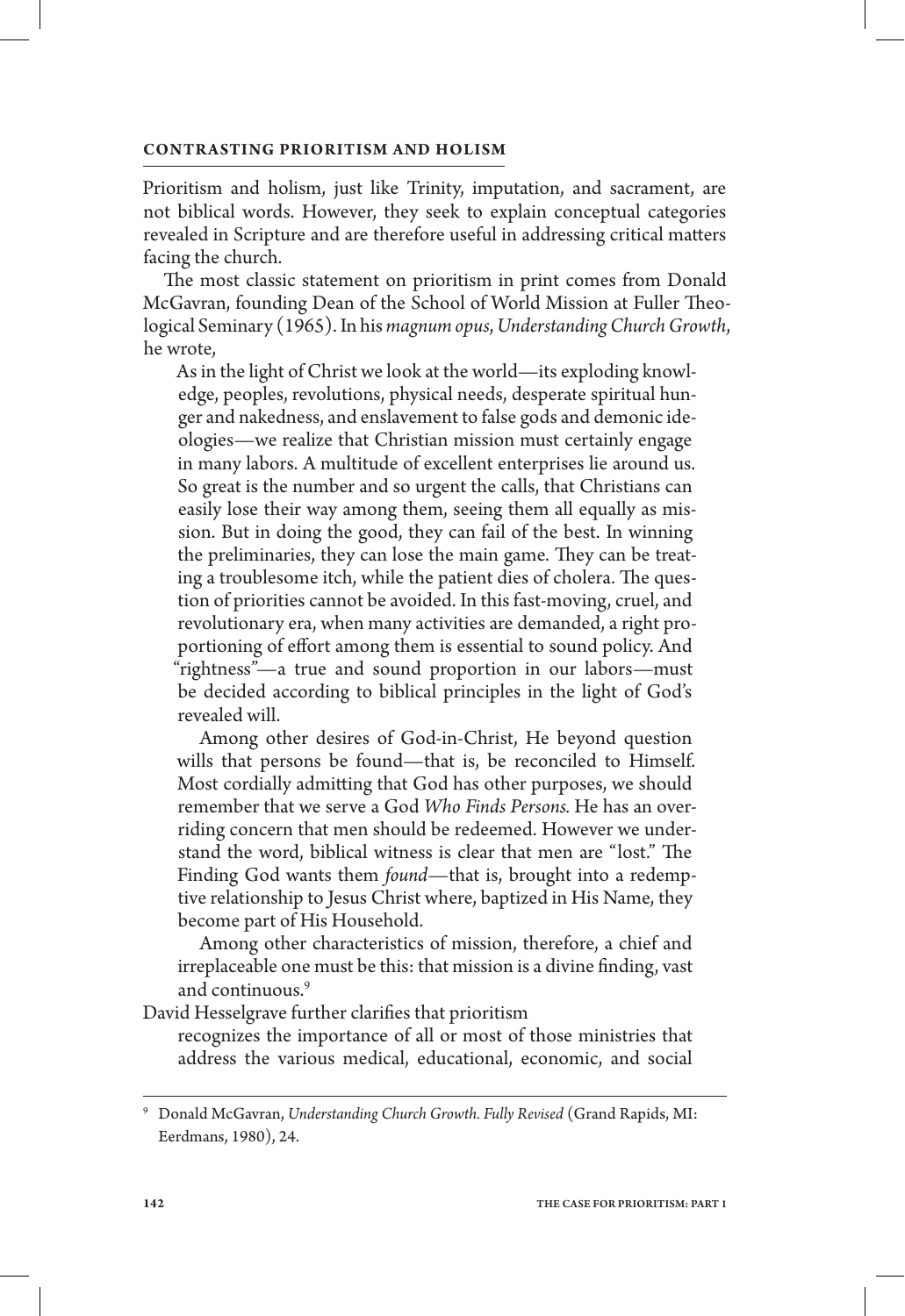needs of individuals and societies. At the same time it sustains the time-honored distinction between the primary *mission* of the church and secondary supporting ministries. With reference to spiritual transformation and social transformation, it gives priority to spiritual transformation. With reference to spirit, mind, and body, it gives priority to the spirit or soul. With reference to social action and evangelism, it gives priority to evangelism. In maintaining these priorities, however, it does not admit to being reductionistic either in the sense of neglecting social ministries on the one hand or confining cross-cultural work strictly to evangelism on the other. It simply retains priority for [the Great Commission].<sup>10</sup>

In addition to these two, other well-known figures within evangelicalism who are self-described prioritists include Carl Henry,<sup>11</sup> Billy Graham,<sup>12</sup> Arthur Glasser,<sup>13</sup> Ralph Winter,<sup>14</sup> George Peters,<sup>15</sup> Robertson McQuilkin,<sup>16</sup> John Piper,<sup>17</sup> Ajith Fernando,<sup>18</sup> Andreas Köstenberger,<sup>19</sup> and Eckhard Schnabel.<sup>20</sup>

- 13 Arthur Glasser, *Announcing the Kingdom* (Grand Rapids, MI: Baker, 2003), 227.
- <sup>14</sup> "Editor's Note on Christopher Little's 'My Response," *International Journal of Frontier Missiology* 25/2 (2008): 92.
- <sup>15</sup> George Peters, *A Biblical Theology of Missions* (Chicago, IL: Moody Press, 1972), 209–10.
- <sup>16</sup> Robertson McQuilkin, "An Evangelical Assessment of Mission Theology of the Kingdom of God," in *The Good News of the Kingdom* (Maryknoll, NY: Orbis Books, 1993), 177.
- <sup>17</sup> During his exposition of Ephesians 3 at Lausanne III in Cape Town, he said among other things, "For Christ's sake, we Christians care about all suffering, especially eternal suffering." cf., https://www.youtube.com/watch?v=1a5V1O4M4rU.
- $18$  Cf., http://www.christianitytoday.com/ct/2007/november/16.40.html.
- 19 Andreas Köstenberger, "Great Commandment," in the *Evangelical Dictionary of World Missions* (Grand Rapids, MI: Baker, 2000), 412.
- 20 Eckhard Schnabel, *Zondervan Exegetical Commentary on the New Testament: Acts* (Grand Rapids, MI: Zondervan, 2012), 106, 563. John Stott should be mentioned here. Earlier in his career, he advocated, "priority must be given to [evangelism]" (*Christian Mission in the Modern World* [Downers Grove, IL: IVP, 1975], 58), but subsequently seems to have placed evangelism on the same level as social action by endorsing Lausanne's Grand Rapids Report that the two are "like the two blades of a pair of scissors or the two wings of a bird" and by describing them as "natural twins" (The Contemporary *Christian* [United Kingdom: IVP, 1992], 340, 355). It should also be noted that Stott,

<sup>&</sup>lt;sup>10</sup> David Hesselgrave, *Paradigms in Conflict: 10 Key Questions in Christian Missions Today* (Grand Rapids, MI: Kregel, 2005), 121.

<sup>&</sup>lt;sup>11</sup> Carl Henry, *The Uneasy Conscience of Modern Fundamentalism* (Grand Rapids, MI: Eerdmans, 1947), 85, 88.

 $^{12}$  Cf., http://www.christianitytoday.com/ct/2011/januaryweb-only/qabillygraham. html?start=2.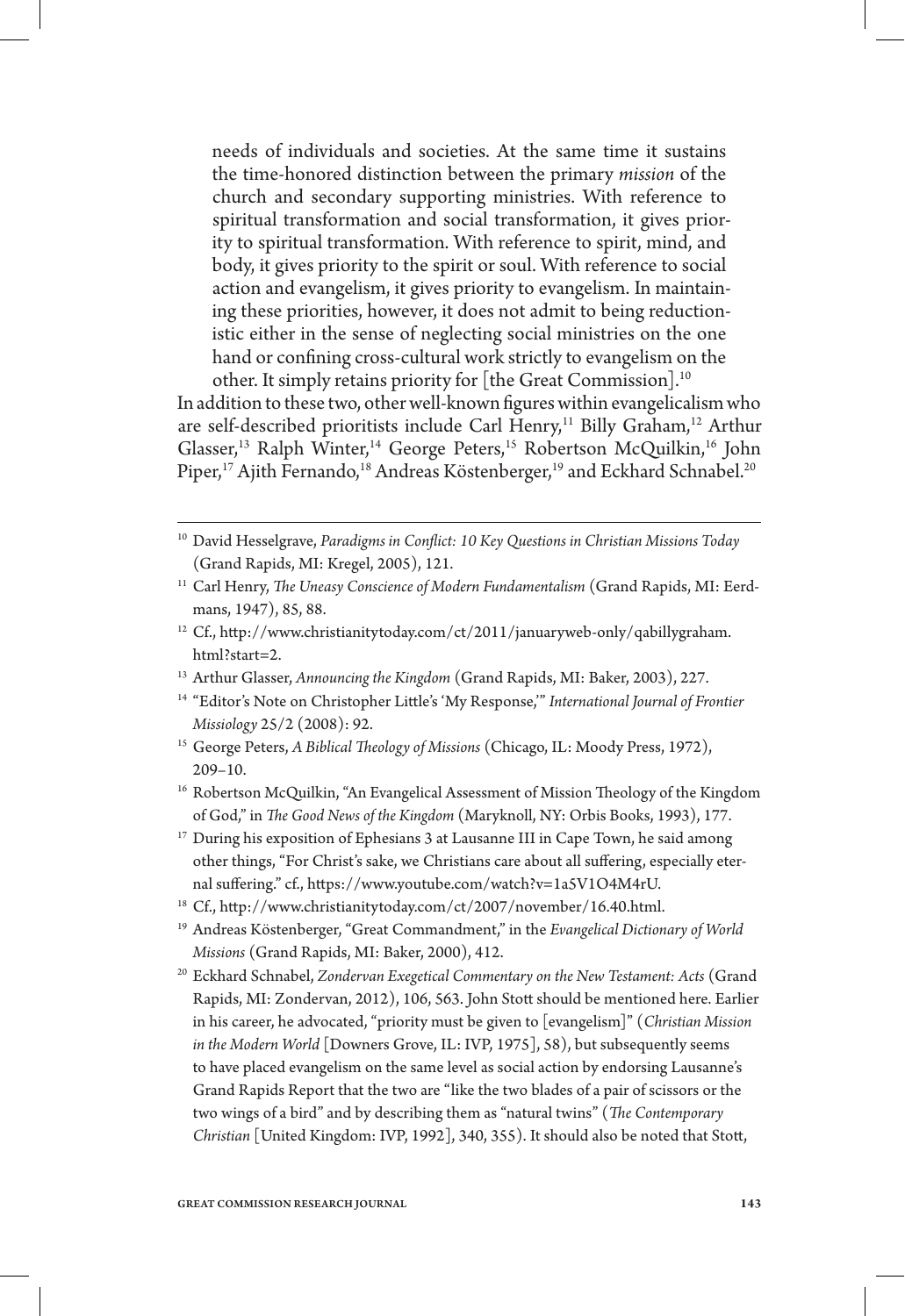There is no lack of definitions for holism. It is entirely appropriate, however, to quote the one provided by C. René Padilla, who more than anyone else should be credited with convincing evangelicalism of the need to embrace a holistic approach to mission over the past several decades,

Holistic mission is mission oriented towards the meeting of basic human needs, including the need of God, but also the need of food, love, housing, clothes, physical and mental health, and a sense of human dignity. Furthermore, this approach takes into account that people are spiritual, social and bodily beings, made to live in relationship with God, with their neighbours, and with God's creation. Consequently, it presupposes that it is not enough to take care of the spiritual well-being of an individual without any regard for his or her personal relationships and position in society and in the world. As Jesus saw it, love for God is inseparable from love for neighbor (Mt 22:40).<sup>21</sup>

In support of such a view, physician Jean-Paul Heldt adds,

I see mission and the whole missionary endeavor primarily as a legitimate and biblical 'problem solving' enterprise . . . whose goal is to achieve a better alternative and hope for the future.... After completing the creation of heaven and earth, God declared everything that he made "very good." Alas, Adam and Eve disobeyed God, succumbing in the Fall. If it had not been for the Fall, there would be no need for mission. But once the Fall occurred, it became God's business (*missio Dei*) to bring God's fallen creatures back unto God. Because of our multidimensional (physical, mental, social, spiritual) nature . . . mission cannot be anything less than an integrated and integral enterprise. . . .

Proclamation alone, apart from any social concern, may be perceived as a distortion, a truncated version of the true gospel, a parody and travesty of the good news, lacking relevance for the real problems of real people living in a real world. On the other end of the spectrum, exclusive focus on transformation and advocacy may just result in social and humanitarian activism, void of any spiritual dimensions. Both approaches are unbiblical: they deny the wholeness of human nature of human beings created in the image of God. Since we are created "whole," and since the Fall affects our total

in responding to the question, "won't commitment to social action distract us from evange*lism?*" answered, "Yes, it might. . . . Certainly we should take warning of this possibility. We should be grateful for evangelical watchdogs who bark loud and long if they see any signs in us of a diminished commitment to evangelism" (Ibid., 352).

<sup>21</sup> Ibid., 158.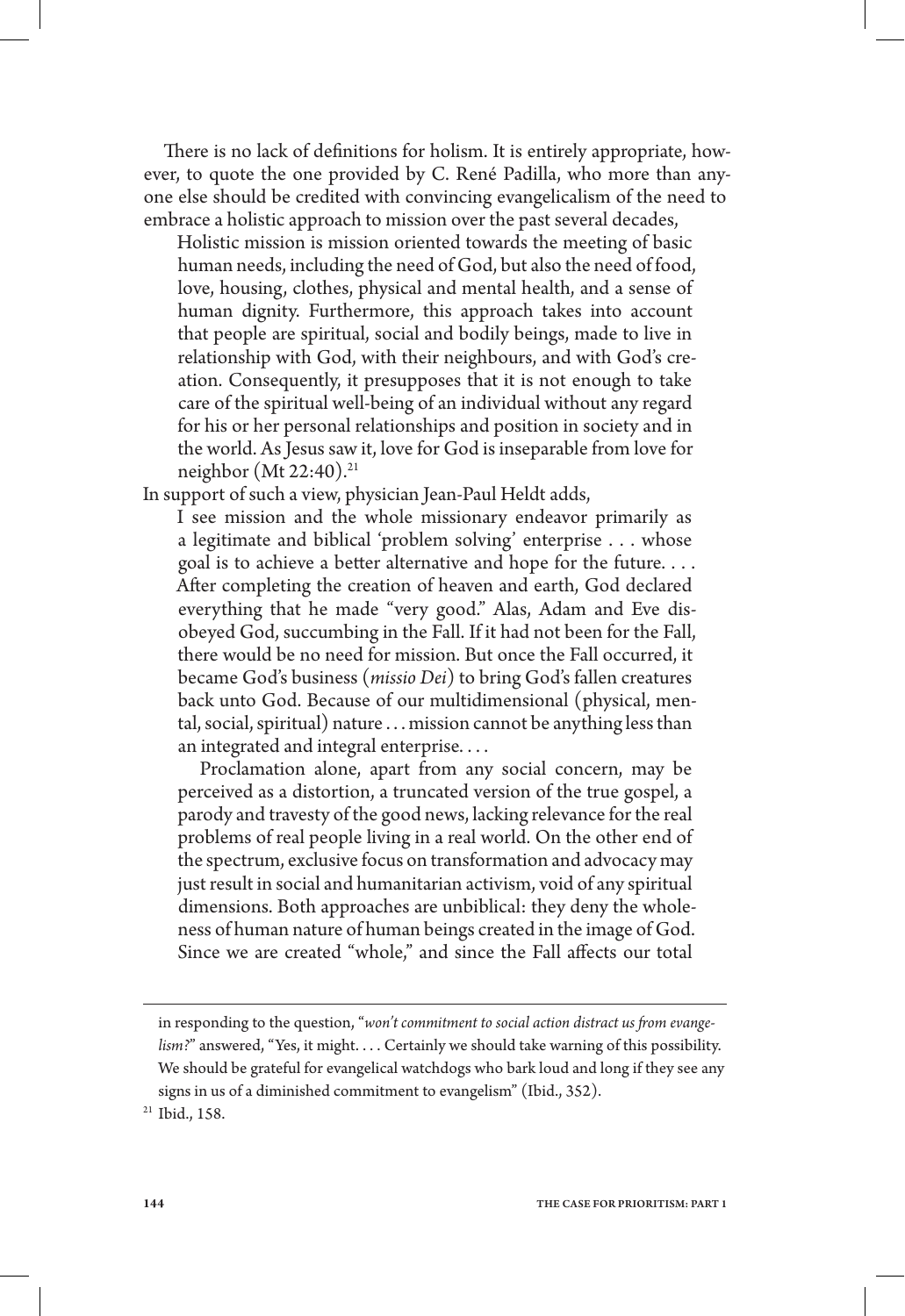humanity in all its dimensions, then redemption, restoration, and mission can, by definition, only be "holistic."<sup>22</sup>

Likewise, in addition to these two respected figures within evangelicalism who are self-described holists include Samuel Escobar,<sup>23</sup> J. Andrew Kirk,<sup>24</sup> Ron Sider,<sup>25</sup> Chris Wright,<sup>26</sup> Tetsunao Yamamori,<sup>27</sup> Bryant Myers,<sup>28</sup> James Nkansah-Obrempong, $^{29}$  Richard Stearns,<sup>30</sup> Gary Haugen,<sup>31</sup> and Dean Flemming.<sup>32</sup>

A careful review of the literature on both sides of the debate uncovers further contrasts between the two views as depicted in the following chart:<sup>33</sup>

- <sup>22</sup> Jean-Paul Heldt, "Revisiting the 'Whole Gospel': Toward a Biblical Model of Holistic Mission in the 21st Century," *Missiology: An International Review* 32/2 (2004): 162, 166.
- <sup>23</sup> Samuel Escobar, The New Global Mission: The Gospel from Everywhere to Everywhere (Downers Grove, IL: IVP, 2003), 149–54.
- <sup>24</sup> J. Andrew Kirk, Mission Under Scrutiny: Confronting Contemporary Challenges (Minneapolis, MI: Fortress Press, 2006), 49.
- <sup>25</sup> Ron Sider, *Good News and Good Works: A Theology of the Whole Gospel* (Grand Rapids, MI: Baker, 1993), 170.
- <sup>26</sup> Chris Wright, *The Mission of God: Unlocking the Bible's Grand Narrative* (Downers Grove, IL: IVP, 2006), 316–18.
- <sup>27</sup> Tetsunao Yamamori, *Penetrating Missions' Final Frontier: A New Strategy for Unreached Peoples* (Downers Grove, IL: IVP), 131.
- 28 Bryant Myers, *Walking with the Poor: Principles and Practices of Transformational Development* (Maryknoll, NY: Orbis, 2002), 51–54. Even as a holistic mission theologian, Myers has recently had to come to grips with Progressive Pentecostalism which sees "evangelism [as] central" when interacting with the world, and as a consequence, is surpassing the social impact of international NGOs ("Progressive Pentecostalism, Development, and Christian Development NGOs: A Challenge and an Opportunity," *International Bulletin of Missionary Research* 39/3 [2015]: 119).
- 29 James Nkansah-Obrempong, "Holistic Gospel in a Developing Society: Biblical, Theological and Historical Backgrounds," *Evangelical Review of Theology* 33:3 (2009): 206–7.
- <sup>30</sup> Richard Stearns, *The Hole in Our Gospel: The Answer That Changed My Life and Might Just Change the World* (Nashville, TN: Thomas Nelson, 2009), 21-22.
- 31 Gary Haugen, "Why We're Losing the War on Poverty," *Christianity Today* 58/1 (2014): 59.
- 32 Dean Flemming, *Recovering the Full Mission of God: A Biblical Perspective on Being, Doing, and Telling* (Downers Grove, IL: IVP, 2013), 265–69.
- <sup>33</sup> Of course, not all prioritists and holists would affirm each point in their represented columns, yet the evidence shows that these distinctions generally hold up.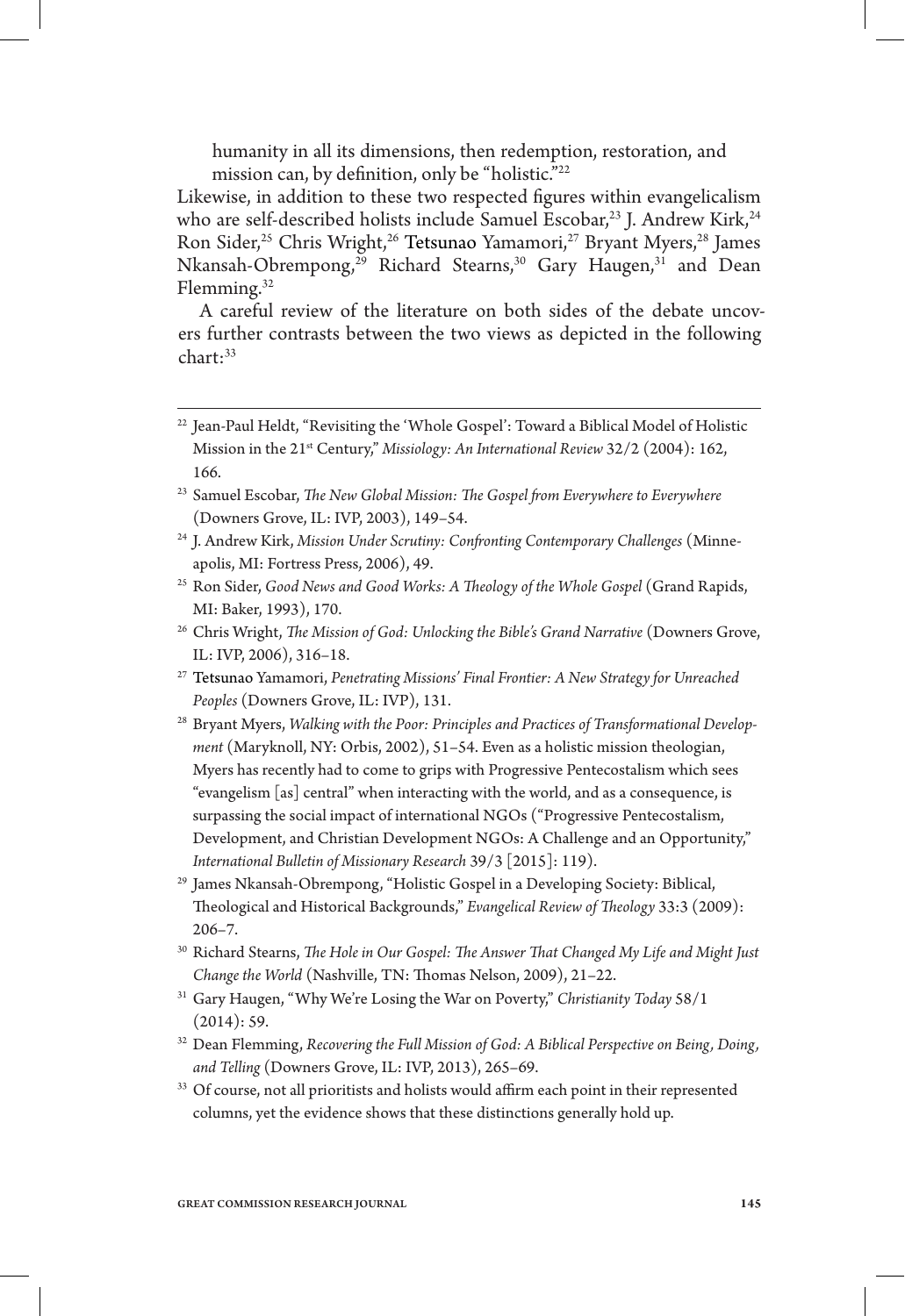|        | Prioritism                                                                                              |                                                                | Holism                                                                                                      |                       |
|--------|---------------------------------------------------------------------------------------------------------|----------------------------------------------------------------|-------------------------------------------------------------------------------------------------------------|-----------------------|
|        | Evangelism/disciple-making/<br>church planting are more<br>important than other ancillary<br>activities | $\circ$<br>N<br>T<br>Η<br>E<br>F<br>Е<br>N<br>$\mathsf C$<br>E | Evangelism/disciple-making/<br>church planting are equally as<br>important as other ancillary<br>activities |                       |
|        | Emphasizes apostles and early<br>church as models for mission<br>(Representationalism)                  |                                                                | Emphasizes Jesus as model for<br>mission (Incarnationalism) <sup>34</sup>                                   |                       |
| F<br>U | Kingdom of God in the church<br>through conversion                                                      |                                                                | Kingdom of God in church and<br>society through socio-economic,<br>political action                         | L                     |
| N      | Social activity as means to the end<br>of conversion                                                    |                                                                | Social activity as means to the end<br>of improving society                                                 |                       |
| D      | Focuses on what Christ has done<br>for the church                                                       |                                                                | Focuses on what the church can do<br>for society                                                            | Ι                     |
| A<br>М | Gospel is what Christ has done for<br>the church                                                        |                                                                | Gospel is what the church does for<br>others                                                                | B<br>Е                |
| E      | Gospel communicated only<br>through word                                                                |                                                                | Gospel communicated and<br>demonstrated through word and<br>deed                                            | R<br>А<br>L<br>Ι<br>S |
| N<br>T | Theological hierarchy of<br>proclamation over ancillary<br>activities (word > deed)                     |                                                                | Theological equality between<br>proclamation and ancillary<br>activities (word = deed)                      |                       |
| А<br>L | Committed more to the lost than<br>to the poor                                                          |                                                                | Committed more to the poor<br>than the lost or equally committed<br>to both                                 |                       |
| I      | Aims at getting people on earth to<br>heaven                                                            |                                                                | Aims at getting heaven to people<br>on earth                                                                | M                     |
| S<br>М | More emphasis given to the NT<br>than the OT                                                            |                                                                | More emphasis given to the OT<br>than the NT or equal weight given<br>to both                               |                       |
|        | Criticizes holism for being so<br>earthly minded that it does no<br>heavenly good                       |                                                                | Criticizes prioritism for being so<br>heavenly minded that it does no<br>earthly good                       |                       |
|        | Mission as specific task                                                                                |                                                                | Mission as everything the church<br>does                                                                    |                       |
|        | Analogy: Mission is rescuing<br>people from a burning building                                          |                                                                | Analogy: Mission is rescuing a<br>burning building with people inside                                       |                       |

Several points of explanation are in order. First, this chart builds upon the one by Hesselgrave but equates holism with revisionist holism and folds restrained holism into prioritism, since to make a distinction between these

<sup>&</sup>lt;sup>34</sup> For an explanation of these terms, see Paradigms *in Conflict*, 141ff.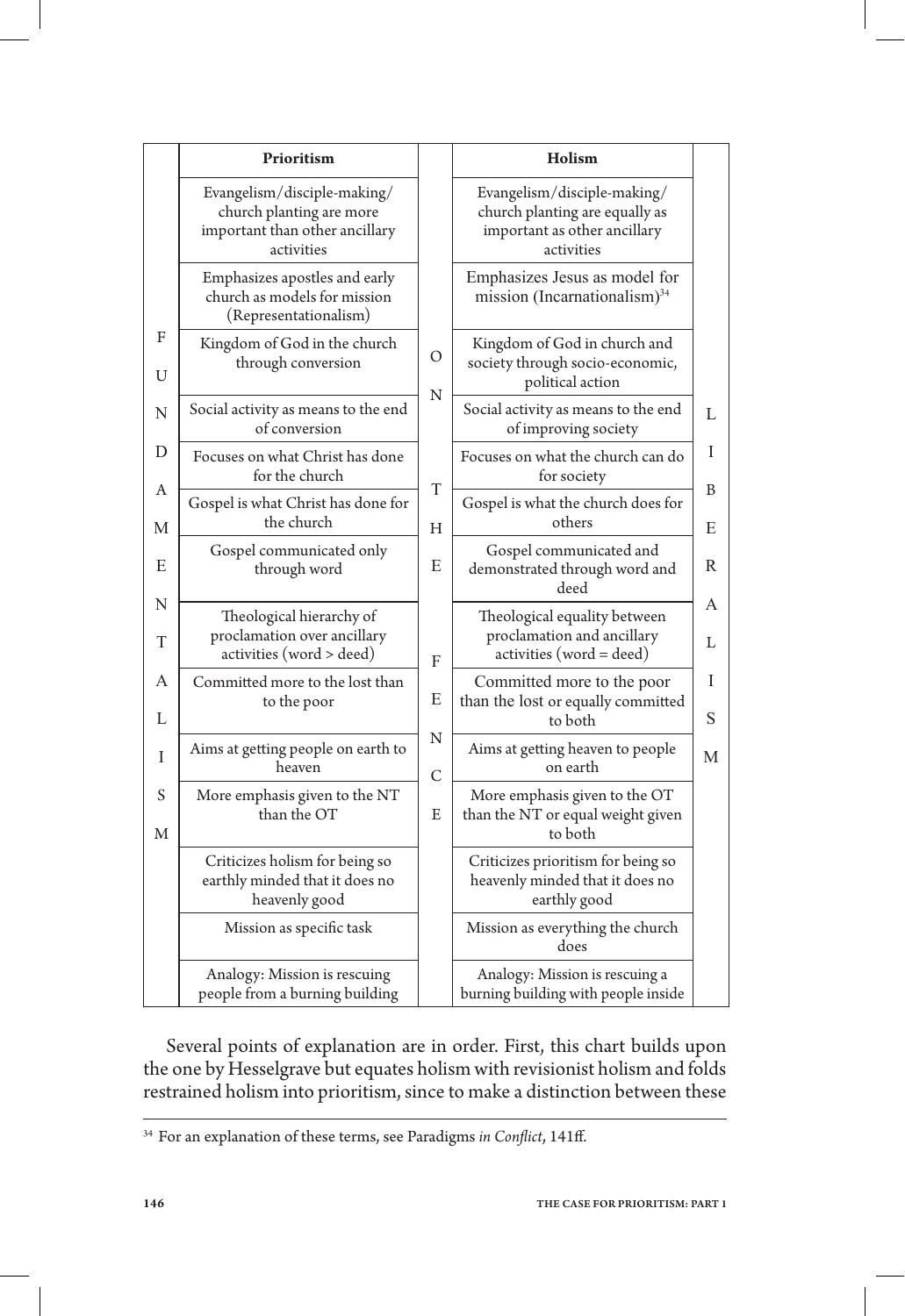views, both of which affirm the priority of proclamation, is somewhat arbitrary.35 Second, it seeks to illustrate that prioritism is not fundamentalist in the sense that it rejects social action, $36$  and holism is not universalistic in the sense it repudiates gospel proclamation. What distinguishes prioritism from holism is a qualitative difference between word and deed, evangelism and social action, and proclamation and demonstration. Prioritism believes that "the primary deed of love that one can do for a fallen world is to share the gospel with that world."37 Holism, on the other hand, engages the world "without concern for which is most important."<sup>38</sup> Third, given the widespread assumption today that dichotomies are conceptually unhelpful, the chart opens itself to criticism. However, what is being stipulated here is not that there is a *dichotomy* between word and deed, but also that there is not equality between them either. Rather, there exists a *hierarchy* of word over deed because the announcement of what Christ has done on humanity's behalf is infinitely more important than anything else we as humans can do for others. Moreover, it is important to note that whereas dichotomies are intrinsic to a Christian worldview (e.g., Creator/creation, invisible/visible, life/death, heaven/hell, saved/lost, light/darkness, holy/unholy, etc.), holism was originally fashioned in accordance with a "unitary and monistic conception of the universe" in which all ontological hierarchies were dismissed outright.39 As such, there is a fundamental worldview clash between the theocentric categories of biblical revelation and the Neoplatonic ones of holism.40 Last, it is entirely possible that some will refuse being drawn to one side of the debate and remain on the fence by affirming something akin to holistic prioritism or prioritistic holism. However, if the principle of noncontradiction holds true  $(A \neq \text{non-A})$ , such a position is untenable. One cannot logically affirm at the same time the statements, "there are priorities

38 Wayne Gordon, *Real Hope in Chicago* (Grand Rapids, MI: Zondervan, 2010), 108. Vinoth Ramachandra confirms this aspect of holism "as a Church we have no liberty to 'prioritize'" ("Integral Mission: Exploring a Concept" in Integral Mission: The Way *Forward*, C. V. Mathew, ed. [Kerala, India: Christava Sahitya Samithi, 2006], 54).

40 Cf., Douglas Groothuis, *Christian Apologetics: A Comprehensive Case for Biblical Faith*  (Downers Grove, IL: IVP, 2011), 327.

<sup>35</sup> Ibid., 120–22. Hesselgrave refers to William Larkin Jr.'s view as "*restrained holism*" (133), but Larkin preferred to label it "expansive prioritism" (cf. http://www.ciu.edu/ content/prioritism-and-holism-contribution-acts-6).

<sup>&</sup>lt;sup>36</sup> Henry depicts fundamentalism as "the modern priest and Levite, by-passing suffering humanity" (Ibid., 2).

<sup>&</sup>lt;sup>37</sup> Ben Witherington III, Imminent Domain: The Story of the Kingdom of God and Its Celebra*tion* (Grand Rapids, MI: Eerdmans, 2009), 25–26.

<sup>&</sup>lt;sup>39</sup> J. C. Smuts, *Holism and Evolution* (New York, NY: The MacMillan Company, 1926), 108–9, 335–36.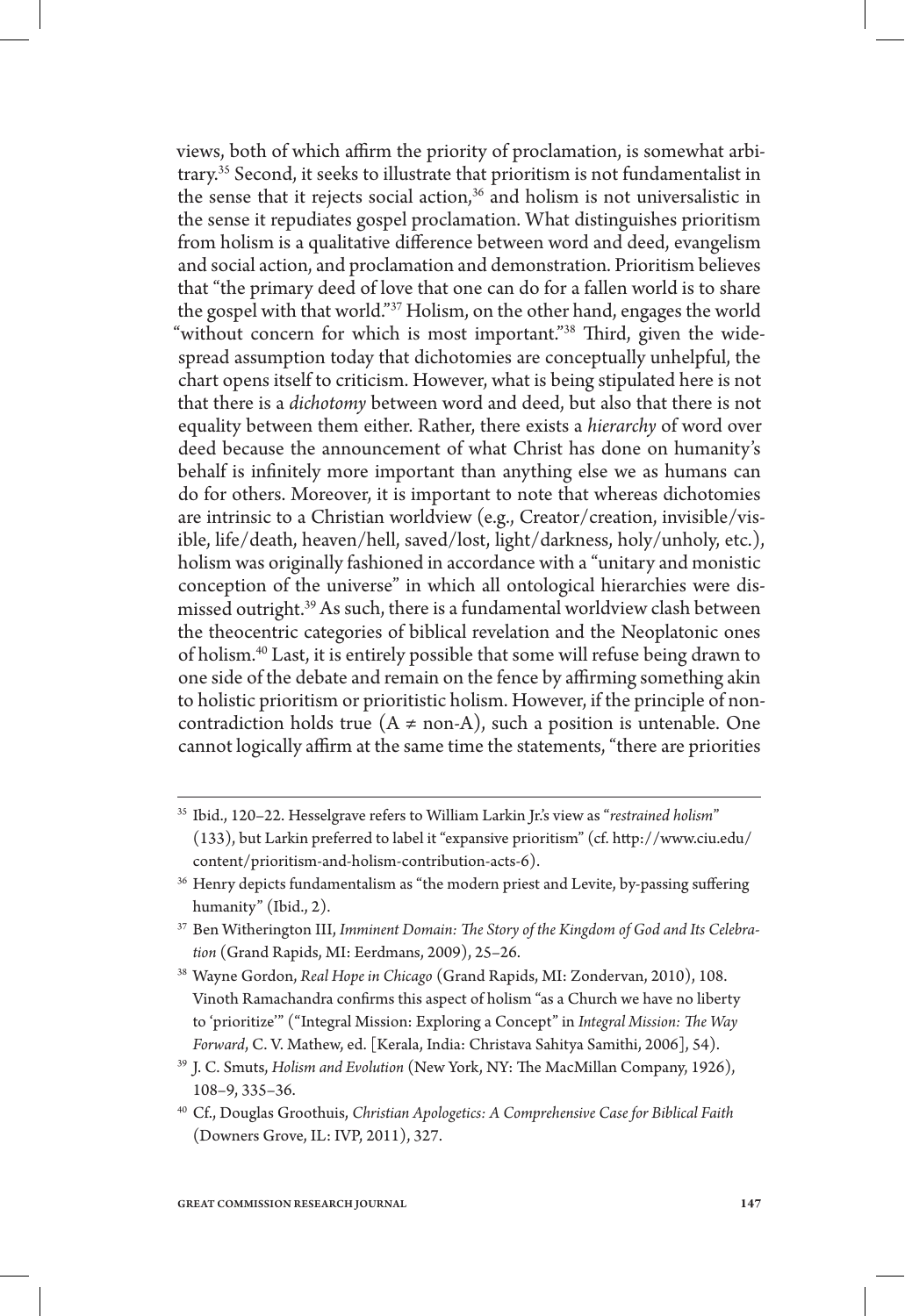in mission" and "there are no priorities in mission" as true. One must be true and the other false; there are no other options. Hence, a choice must be made.

# **THE ROAD TO EVANGELICAL HOLISM**

Evangelicalism has historically exhibited a genuine commitment to social action and evangelism, but it would be a mischaracterization to claim that it has been equally committed to both.<sup>41</sup> This is because the three post-Reformation movements which provide the foundational roots for evangelicalism—German Pietism, English Puritanism, and the American Great Awakenings<sup>42</sup>—stressed, based upon scriptural authority, personal conversion and the recruitment of those converted into the process of converting others.<sup>43</sup> This posture toward the world has been labeled "the evangelical impulse,"<sup>44</sup> and without it, evangelicalism betrays itself.<sup>45</sup>

- <sup>42</sup> Gary McGee, "Evangelical Movement," in *Evangelical Dictionary of Mission Theology* (Grand Rapids, MI: Baker, 2000), 337.
- 43 D. W. Bebbington, *Evangelicalism in Modern Britain* (New York, NY: Routledge, 1989), 5–14. In addition to Bebbington's depiction, Alister McGrath delineates the following six "fundamental convictions" regarding evangelicalism: "1. The supreme authority of Scripture as a source of knowledge of God and a guide to Christian living. 2. The majesty of Jesus Christ, both as incarnate God and Lord and as the Savior of sinful humanity. 3. The lordship of the Holy Spirit. 4. The need for personal conversion. 5. The priority of evangelism for both individual Christians and the church as a whole. 6. The importance of the Christian community for spiritual nourishment, fellowship, and growth" (*Evangelicalism and the Future of Christianity* [Downers Grove, IL: IVP, 1995], 55–56). Moreover, Garth Rosell notes that evangelicalism is a movement centered on "the cross" with four convictions: " $(1)$  a shared authority (the Bible);  $(2)$  a shared experience (conversion); (3) a shared mission (worldwide evangelization); and (4) a shared vision (the spiritual renewal of church and culture)" (The Surprising Work of God [Grand Rapids, MI: Baker, 2008], 26). Note Todd Brenneman more recently argues that since "Evangelicalism has evolved from its origins to the present; our definitions of it must evolve as well" (Homespun Gospel: The Triumph of Sentimentality in Contemporary *American Evangelicalism* [New York, NY: Oxford University Press, 2013], 160).
- <sup>44</sup> Richard Lovelace, "A Call to Historic Roots and Conformity," in *The Orthodox Evangeli*cals (Nashville, TN: Thomas Nelson, 1978), 47.
- <sup>45</sup> Henry, while critiquing fundamentalism's repudiation of social responsibility, still argued for the primacy of evangelism in the mission of the church as an evangelical (Ibid., 88–89).

<sup>&</sup>lt;sup>41</sup> E.g., Robert Woodberry observes that although colonial missionaries "perceived societal reform as a natural extension of their faith," they "viewed conversion as their primary goal" ("The Missionary Roots of Liberal Democracy," American Political Science *Review* 106/2 [2012]: 254–55).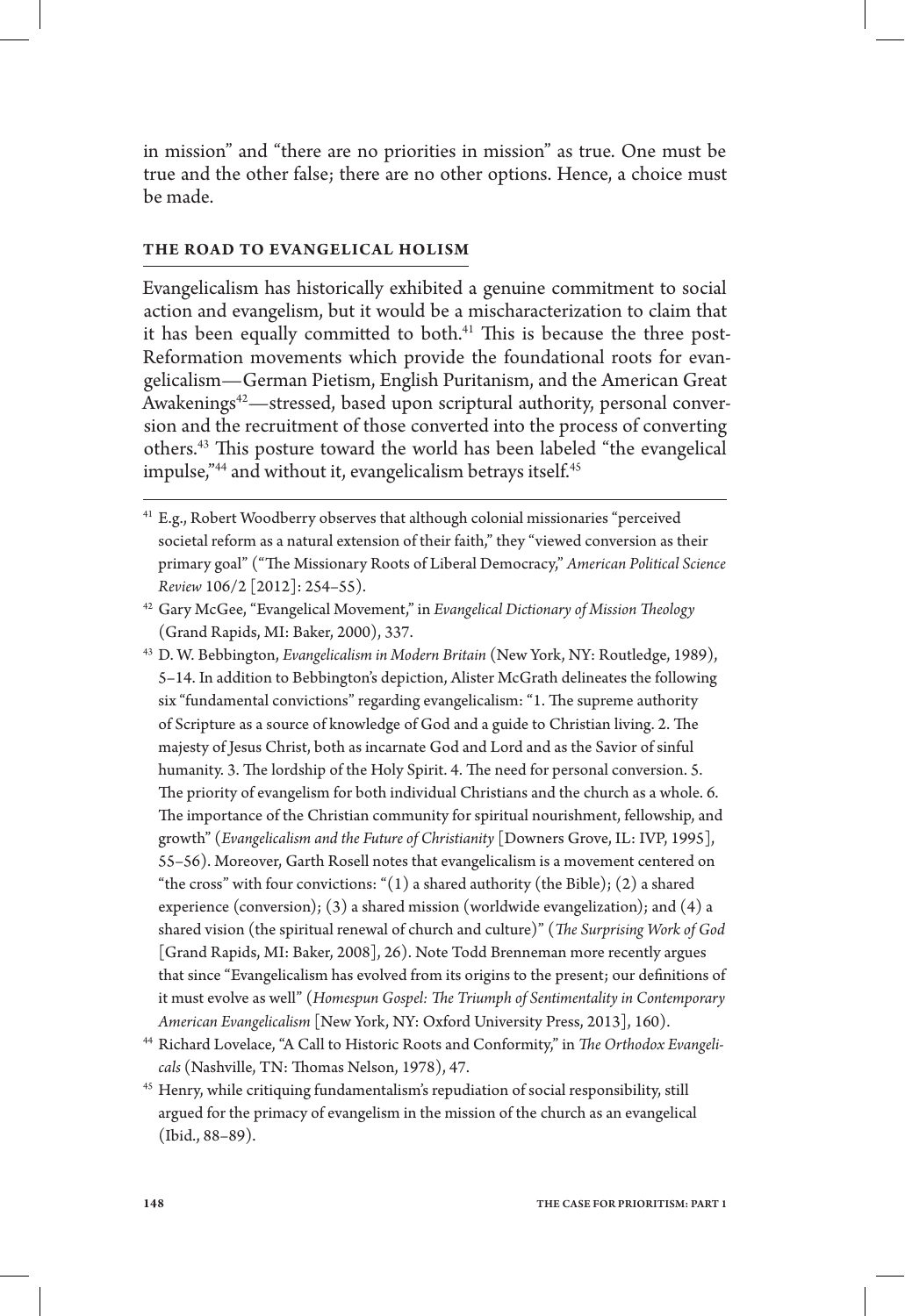This impulse materialized very clearly in 1886 at a conference organized by Dwight L. Moody in Northfield, Massachusetts, when A. T. Pierson challenged university students with the watchword, "The evangelization of the world in this generation."<sup>46</sup> This slogan was later adopted by the World Missionary Conference in Edinburgh (1910), thereby demonstrating the overall direction of the Protestant missionary force at the beginning of the twentieth century.<sup>47</sup> As an outgrowth of the conference in Edinburgh, the International Missionary Council (IMC) was formed in 1921 "to encourage and assist churches and mission societies in their missionary task, understood as sharing with people everywhere the transforming power of the gospel of Jesus Christ." The IMC was subsequently incorporated into the WCC in 1961 and renamed the Commission on World Mission and Evangelism (CWME) with the stated purpose "to further the proclamation to the whole world of the gospel of Jesus Christ to the end that all men may believe and be saved."48

The same year this merger took place, the WCC's assembly in New Delhi redefined evangelism as the "commission given to the whole Church to take the whole Gospel to the whole world," where "whole Gospel" was interpreted as "witness to all realms of life—physical, social, economic, and spiritual." Moreover, it was understood that "Witness to the Gospel must . . . be prepared to engage in the struggle for social justice and for peace; it will have to take the form of humble service and of a practical ministry of reconciliation amidst the actual conflict of our times."<sup>49</sup> Thereafter, the WCC's Nairobi assembly (1975) "distinctly and without hesitation [brought] together evangelism and social action as integral parts of the 'whole Gospel.'" It was expressed at this meeting, though, "that in broadening evangelism to avoid a narrowness, almost anything can be classified as evangelism."<sup>50</sup> These developments had a suffocating effect on the IMC's, and later, the CWME's initial vision for world evangelization.

Evangelicals eventually lost confidence in the WCC and organized the Lausanne Congress for World Evangelization in 1974 under the leadership of Billy Graham. The well-known Lausanne Covenant, penned by John Stott, included the phrase, "World evangelization requires the whole Church to take the whole gospel to the whole world,"51 showing that Lausanne did not

<sup>46</sup> McGee, "Evangelical Movement," 339.

<sup>47</sup> Wolfgang Günther and Guillermo Cook, "World Missionary Conferences," in *Diction*ary of Mission: Theology, Mission, Perspectives (Maryknoll, NY: Orbis, 1997), 503.

<sup>48</sup> Paul Pierson, "International Missionary Council," in *Evangelical Dictionary of World Missions* (Grand Rapids, MI: Baker, 2000), 498–99.

<sup>49</sup> Priscilla Pope-Levison, "Evangelism in the WCC: From New Delhi to Canberra," in *New Directions in Mission & Evangelization 2* (Maryknoll, NY: Orbis, 1994), 127.

<sup>50</sup> Ibid., 130–31.

 $51$  Cf., http://www.lausanne.org/en/documents/lausanne-covenant.html.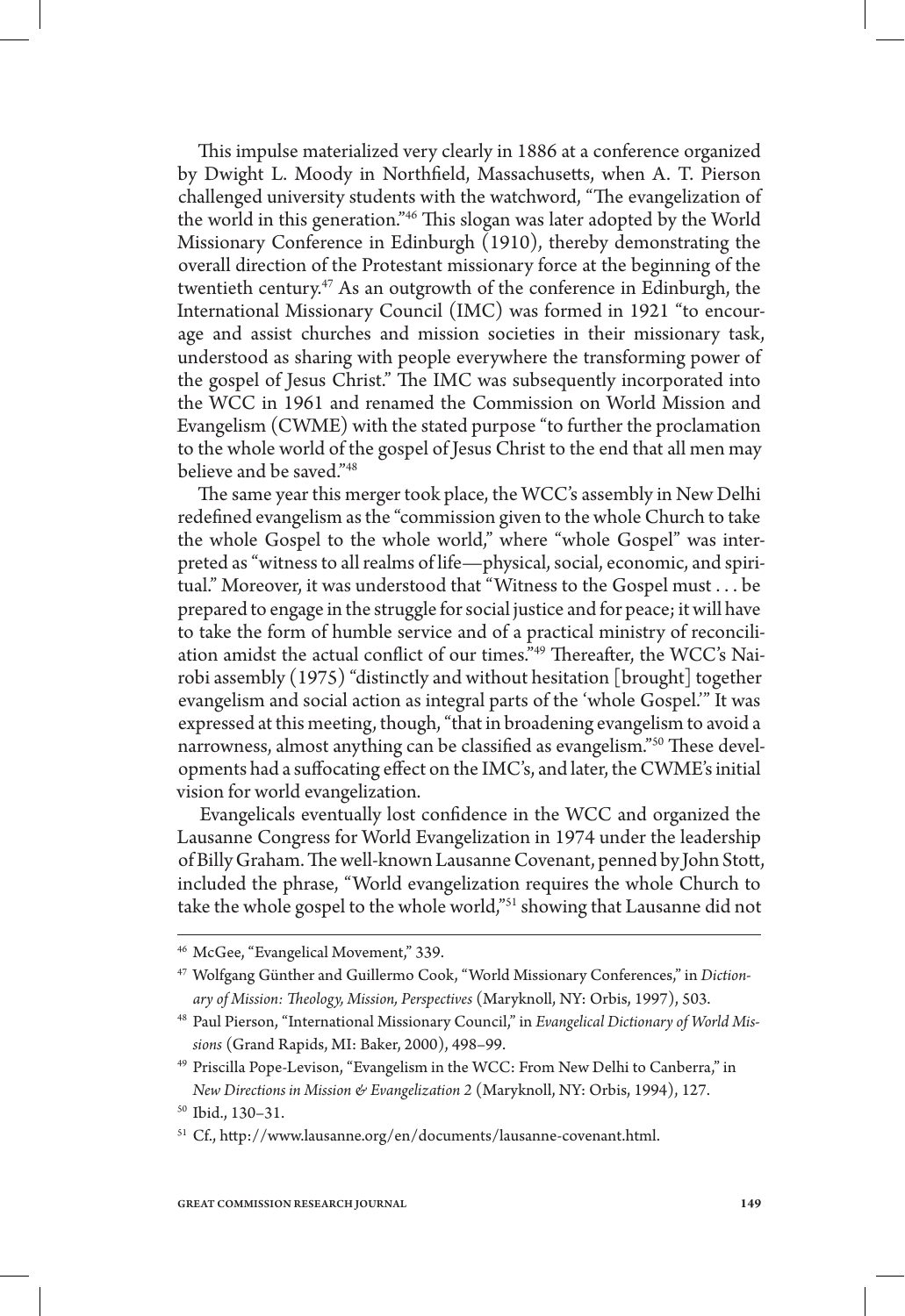operate in a historical vacuum. This inclusion paved the theological path for Lausanne over the next several decades, as it appears both in the Manila Manifesto in conjunction with Lausanne II  $(1989)^{52}$  and in the Cape Town Commitment in relation to Lausanne III (2010).<sup>53</sup>

The original Lausanne charter did declare that in "the Church's mission of sacrificial service evangelism is primary," but also that "socio-political involvement [is] part of our Christian duty."<sup>54</sup> This dual affirmation of evangelism and social action reveals the internal tensions present within the Lausanne Movement from its inception. Those who held to a restrictive view of evangelism "accused Lausanne's stated social vision as being the old Social Gospel in evangelical clothing," while those who held a broader view believed that "the affirmation of socio-political involvement . . . did not go far enough" since to them "social concern still felt like an appendage to the 'real work' of the gospel." This latter group felt led to form an *ad hoc* committee at the Congress of about 200 participants who drafted a document entitled, "Theology [and] Implications of Radical Discipleship." It described the gospel as the "Good News of liberation, of restoration, or wholeness, and of salvation that is personal, social, global, and cosmic" and which "repudiated the dichotomy between evangelism and social concern, challenged the language of the primacy of evangelism, and broadened the scope of God's salvific work in the world."55

In evaluating the Lausanne Movement, Arthur Johnston asserted that the Congress "made unnecessary concessions to the pressure of the incarnational theology faddism current with the nonevangelical institutionalized churches" to such an extent that "evangelism was blunted . . . and lost some of its historical 'cutting edge' by introducing issues related to the duties of the church." In essence, for him and many others, the matter did not revolve around evangelism being primary in the church's mission but that its "unique status" as related to various other responsibilities of the church was not upheld. Moreover, Johnston feared that making room for social action in the church's mission would eventually lead "to a this-worldly or horizontal preoccupation."56 He was not alone in his concern as Harold Lindsell believed the same fate American mainline denominations suffered as a result of capitulating to theological liberalism awaited evangelicals who likewise opened the door to "social and economic or political action" in mission.<sup>57</sup>

 $52$  Cf., http://www.lausanne.org/en/documents/manila-manifesto.html.

 $53$  Cf., http://www.lausanne.org/en/documents/ctcommitment.html.

<sup>54</sup> Cf., http://www.lausanne.org/en/documents/lausanne-covenant.html.

<sup>55</sup> Al Tizon, "Precursors and Tensions in Holistic Mission: An Historical Overview," in *Holistic Mission: God's Plan for God's People* (Eugene, OR: Wipf & Stock, 2010), 67–68.

<sup>&</sup>lt;sup>56</sup> Arthur Johnston, *The Battle for World Evangelism* (Wheaton, IL: Tyndale House Publishers, 1978), 327, 329–30.

<sup>57</sup> Samuel, Sugden, and Lindsell, *In Word and Deed*, 214.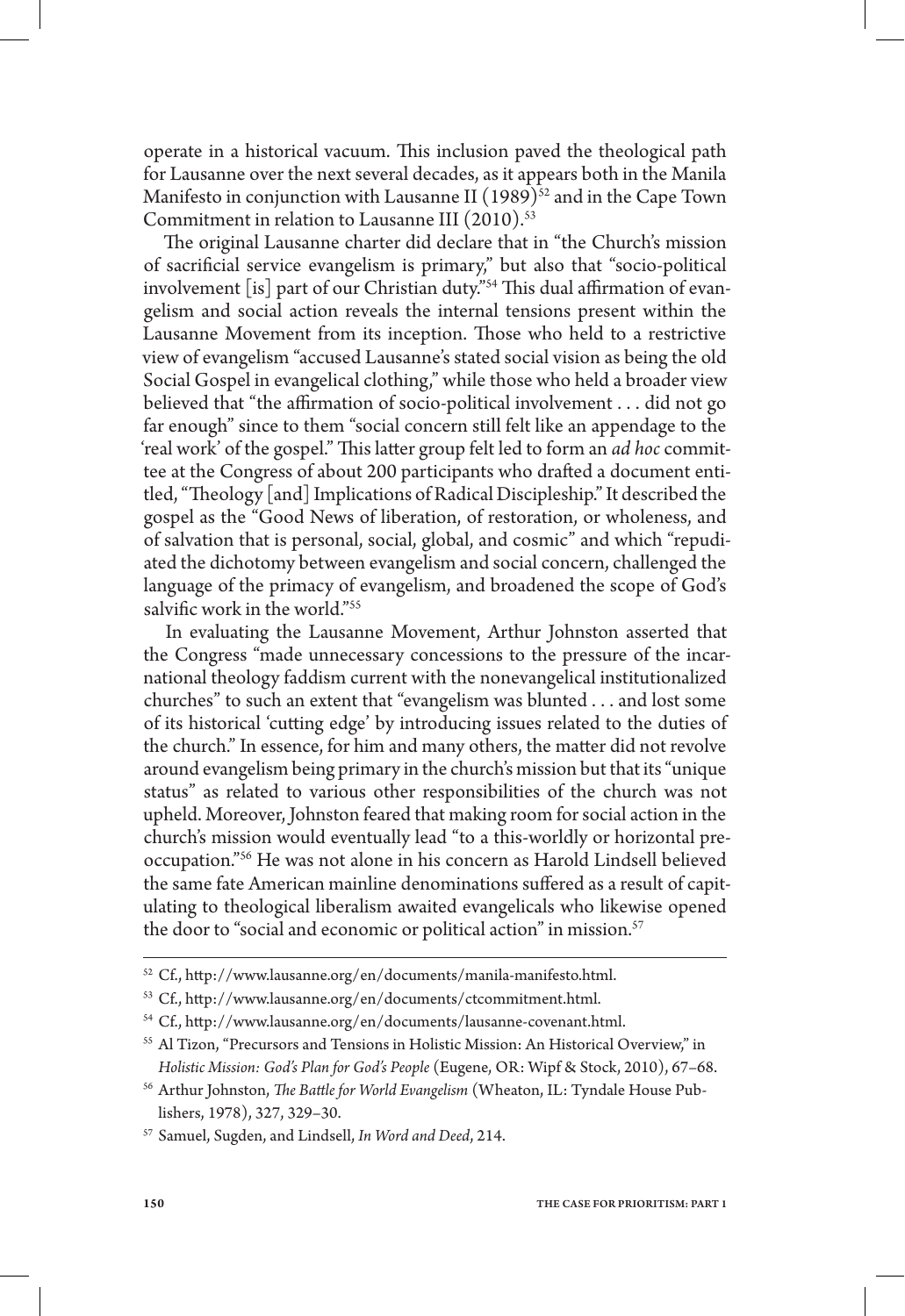This open door manifested itself at Lausanne II in Manila where holistic mission was front and center, even though evangelism was still regarded as "primary."<sup>58</sup> Later, at the 2004 Forum for World Evangelization in Pattaya, Thailand, the effort within Lausanne to adopt a holistic posture in mission apparently won out. At that gathering, Padilla delineated the parameters of evangelical mission in this way:

Mission is faithful to scripture . . . when it crosses frontiers (not just geographic but also cultural, racial, economic, social, political, etc.) with the intention of transforming human life in all its dimensions, according to God's purpose and of enabling human beings to enjoy the abundant life that God wants to give to them and that Jesus Christ came to share with them. The mission of the church is multifaceted because it depends on the mission of God, which includes the whole of creation and the totality of human life.<sup>59</sup>

This conception of mission gained further momentum when Lausanne's Theological Working Group, prior to Lausanne III, asserted,

To proclaim and demonstrate the whole gospel . . . necessarily involves willingness to confront all that is bad news in this fallen world. The list of what constitutes that bad news would be too long to detail here. But it certainly includes the evils of poverty and injustice, political oppression and violence, brutality and war, human trafficking and slavery, ethnic and gender discrimination and violence, and the destruction of God's creation through rampant consumerism. The gospel stands *against* these things as an integral part of its standing *for* the blessings of eternal salvation and the hope of God's new creation.<sup>60</sup>

That mission as holistic has now become a mainstay within the Lausanne Movement is evident in the Cape Town Commitment (2010). While setting aside prioritistic language on evangelism, it articulates, "This is true of mission in all its dimensions: evangelism, bearing witness to the truth, discipling, peace-making, social engagement, ethical transformation, caring for creation, overcoming evil powers, casting out demonic spirits, healing the sick, suffering and enduring under persecution."<sup>61</sup>

The direct outcome of evangelicals embracing a holistic vision for mission is that, in confirming the fears of Johnston and Lindsell, the essential task of evangelism has to be defended against a wider notion of mission. As Kirk points out, "Mission, which in some circles used to be almost identified with evangelism, is now almost completely

<sup>58</sup> Timothy Yates, *Christian Mission in the Twentieth Century* (New York, NY: Cambridge University Press, 1994), 222.

<sup>59</sup> Cf., http://www.lausanne.org/docs/2004forum/LOP33\_IG4.pdf.

 $60$  Cf., http://www.lausanne.org/en/documents/all/twg/1177-twg-three-wholes.html.

 $61$  Cf., http://www.lausanne.org/en/documents/ctcommitment.html.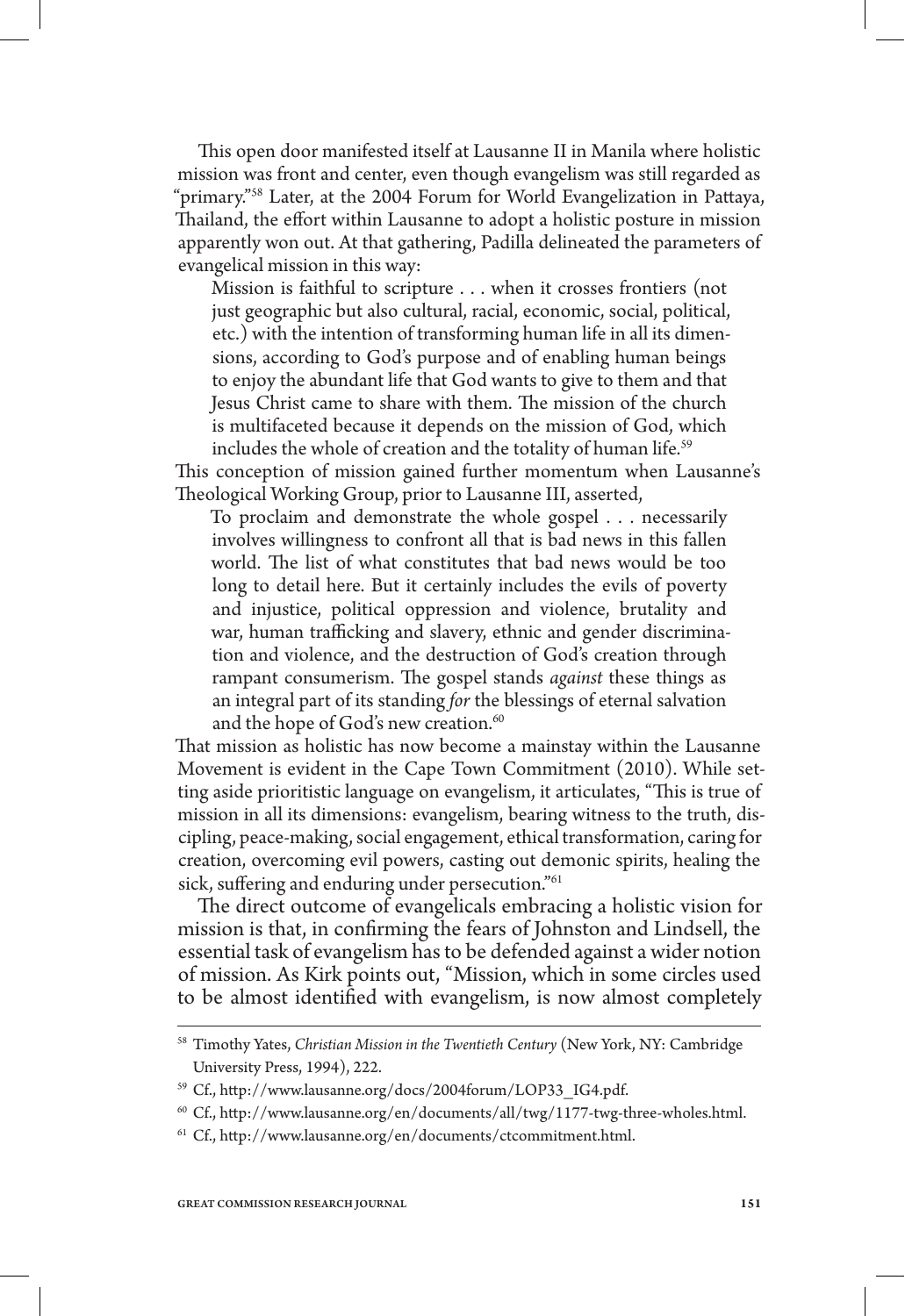disassociated from it. It is now aligned, more or less, with service to the community and ethical pronouncements and action in the political sphere, referred to as its prophetic ministry."62 In the same vein, D. A. Carson observes, "Increasingly . . . 'holistic ministry' refers to deeds of mercy *without* any proclamation of the gospel."<sup>63</sup> As a consequence, Wright has to remind evangelicals, in a historical reversal in which holism originally made space for social action in relation to evangelism, that without "declaring the Word and the name of Christ," mission is "defective [and not] holistic."64 What this indicates is that "over the past thirty years, many evangelicals have moved toward positions closer to conciliar thinking than earlier evangelicals would have dreamed."65 Consequently, Charles Van Engen warns,

In the twenty-first century Evangelical mission agencies are becoming increasingly committed and involved in humanitarian and compassion ministries through agriculture, education, medicine, AIDSrelated ministries, children-at-risk movements, and so on. Given these new emphases in Evangelical mission activism, it behooves us to consider carefully how Evangelical views of mission today may be tempted to repeat the same errors made when mission was rede fined and eventually lost in the World Council of Churches.<sup>66</sup>

Indeed, it is striking to contemplate how evangelicals in the twenty-first century have paralleled the trajectory of the WCC in the twentieth century to such an extent that "theological convergences" can now be said to have taken place.<sup>67</sup>

# **WHY NOT HOLISM?**

There is no question that holists are some of the most respected, intelligent, self-sacrificing, and Christ-honoring people involved in God's mission among the nations today. However, holism, as presently conceived, cannot bear the weight of expectations placed upon it as a viable paradigm for mission. This is demonstrable in the following ways:

1. Hermeneutical Issues. More than any other, Stott can be credited with advancing the Johannine version of the Great Commission, "as [καθώς] the Father has sent Me, I also send you" ( Jo 20:21; cf. 17:18).

<sup>62</sup> Ibid., 47.

<sup>63</sup> D.A. Carson, "The Hole in the Gospel," *Themelios* 38/3 (2013): 353.

<sup>&</sup>lt;sup>64</sup> Wright, *The Mission of God*, 319.

<sup>65</sup> Moreau, *Contextualization in World Missions*, 319.

<sup>&</sup>lt;sup>66</sup> Charles Van Engen, "Mission Defined and Described," in MissionShift: Global Missions Issues in the Third Millennium (Nashville, TN: B & H Publishing, 2010), 20.

<sup>67</sup> Samuel Escobar, "Together Towards Life: Mission and Evangelism in Changing Landscapes," *International Bulletin of Missionary Research* 38/4 (2013): 193.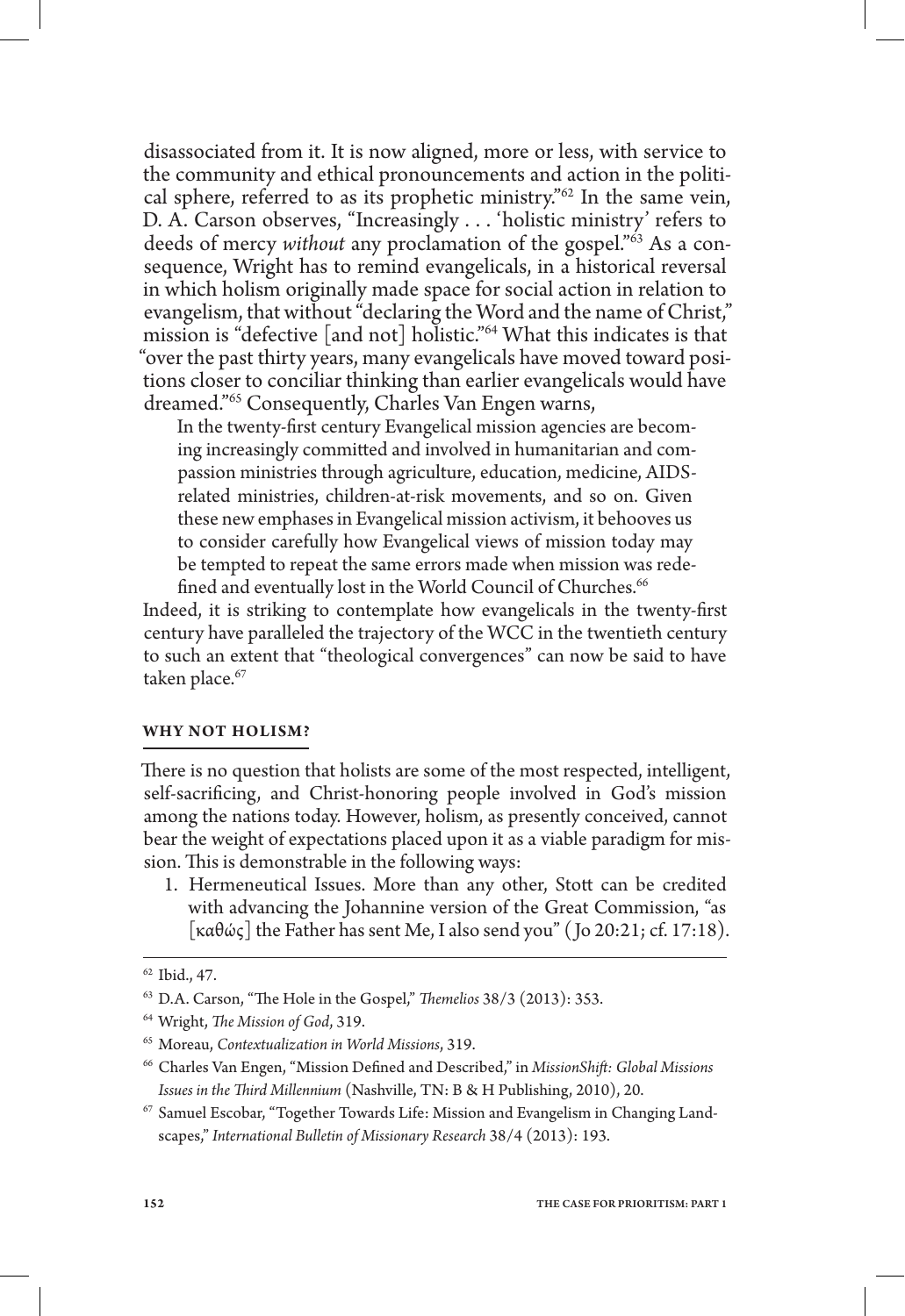In his estimation, it is the "crucial form" of the Great Commission, the "*model*" upon which the church's mission must be based, and entails "selfless service for others, [since the Son's] service took a wide variety of forms according to men's needs."68 Besides the fact that, as Köstenberger notes, it is a mistake "to push the relationship established by καθώς . . . too far" in view of "the ontological gap" which exists between Jesus and his disciples, there is an underlying assumption related to Stott's proposal which generally goes undetected.<sup>69</sup> In reality, "A focus on human service and on human need, though often characteristic of contemporary mission practice, is not presented in the Fourth Gospel" and "Jesus never attempted to attack or change the social and economic structures of Galilean or Judean society."70 Hence, the mandate to establish a more just society through direct social engagement as exemplified in Jesus goes beyond the evidence.

In addition to John 20:21, there are four other passages to which holism appeals in order to justify its *modus operandi*: "Let your light shine before men in such a way that they may see your good works, and glorify your Father who is in heaven"  $(Mt 5:16)$ ; "The King will answer and say to them, 'Truly I say to you, to the extent that you did it to one of these brothers of Mine, *even* the least *of them*, you did it to Me" (Mt 25:40); "The Spirit of the Lord is upon Me, Because He anointed Me to preach the gospel to the poor" (Lk 4:18); and "through Him to reconcile all things to Himself, having made peace through the blood of His cross; through Him, *I say*, whether things on earth or things in heaven" (Col 1:20). As shown elsewhere,<sup>71</sup> by adhering to the principle of Scripture interpreting Scripture (i.e., *analogia scriptura*), it is better to interpret "good works" as referring to keeping one's "behavior [or conduct] excellent among the Gentiles" (1 Pe 2:12), "these brothers of Mine" as connoting Christ's disciples (cf. Mt 10:40–42), and "the poor" as denoting the "poor in spirit," that is, God's people (Mt 5:3).

With reference to the Colossians passage, Wright, in constructing his theology of mission along the biblical storyline of "Creation, Fall, Redemption in History, and New Creation," believes that a holistic posture for mission encompasses not only "human beings," but "the rest of creation for whose reconciliation Christ shed his blood (Col 1:20)."

<sup>&</sup>lt;sup>68</sup> Stott, *Christian Mission in the Modern World*, 23-24.

<sup>&</sup>lt;sup>69</sup> Andreas Köstenberger, *The Missions of Jesus and the Disciples According to the Fourth Gospel* (Grand Rapids, MI: Zondervan, 1998), 186, 188.

<sup>70</sup> Ibid., 215; Schnabel, *Early Christian Mission: Paul and the Early Church, Volume Two* (Downers Grove, IL: IVP, 2004), 1577.

<sup>&</sup>lt;sup>71</sup> Christopher R. Little, "Breaking Bad Missiological Habits," in Discovering the Mission of God (Downers Grove, IL: IVP, 2010), 492ff.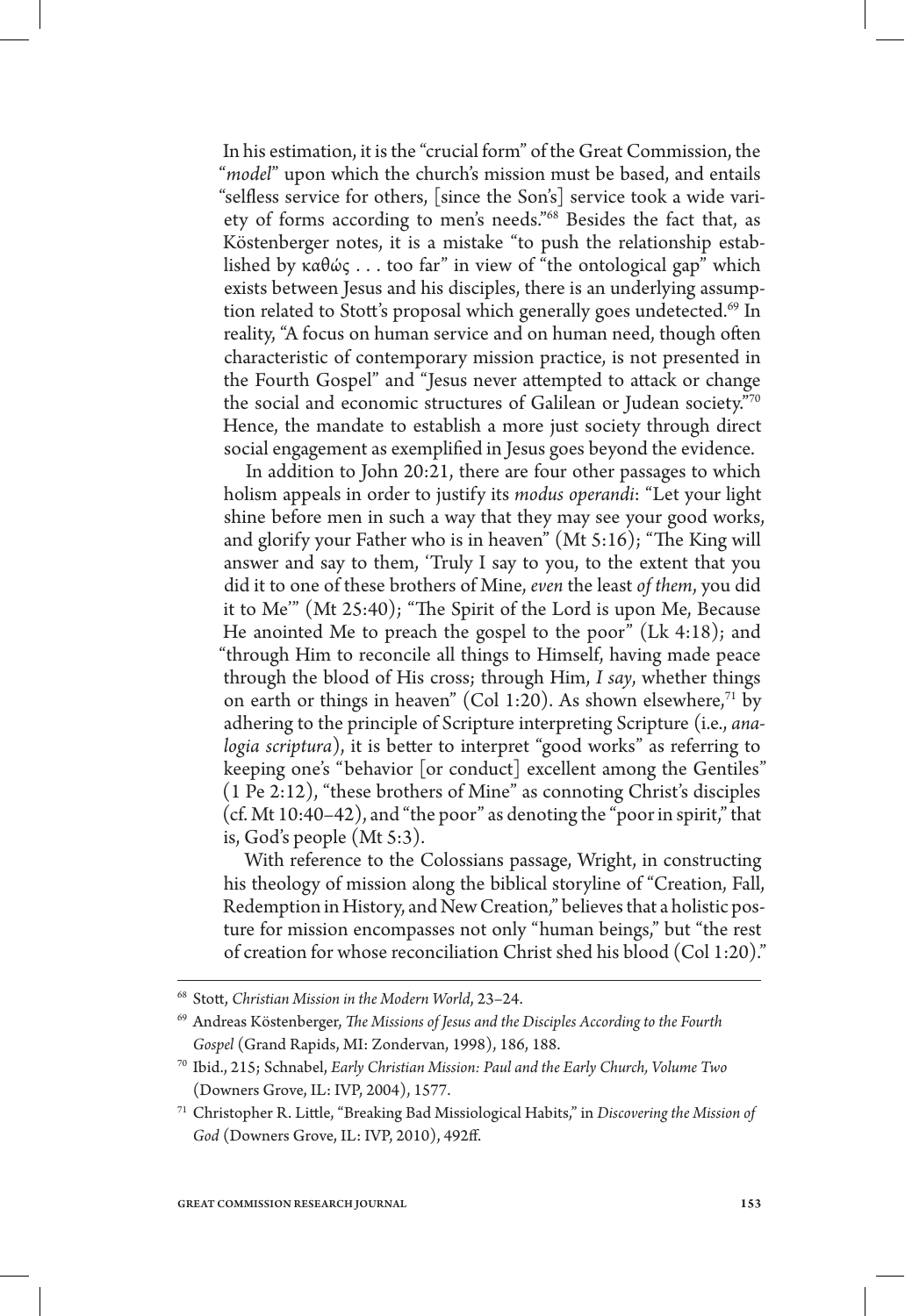Consequently, for Wright, mission involves "not only the salvation of human beings, but also the redemption of the whole creation."72 However, Wright's schema is problematic on several fronts. First, mission occurred before creation and will continue after the new creation in glorifying the triune God. Hence, to begin and end mission with creation circumscribes it too narrowly.<sup>73</sup> Second, asserting that all elements of creation can be reconciled to God by default leads to universalism. Instead of adopting this line of argumentation, it is more sensible, as F. F. Bruce points out, to interpret the phrase "reconcile all things to Himself" as indicating God's forcible subjugation of rebellious angels and humans through judgment.<sup>74</sup> Third, although Wright acknowledges that "we must read the Old Testament in light of the New," he later states that it is a "false hermeneutic to argue that whatever the New Testament tells us about the mission of the followers of Christ *cancels out* what we already know about the mission . . . from the Old Testament."75 Yet cancelling the Old cannot be equated with the New surpassing the Old in terms of progressive revelation (cf. Mt 5:21–48; 2 Co 3:7–11; Gal 3:24–25; Eph 3:1–10; Col 1:25–27; Heb 1:1–2; 8:1–13). Revelation as progressive "in no way implies that the Old Testament is less inspired. It states simply that the fullness of revelation is in the New Testament....  $[T]$ he heart of Christian theology is found in the New Testament which contains the clearer revelation of God. Christian theology and ethics [as well as mission] must take their primary rootage in the New Testament revelation."76 Hence, "it will not do to give equal force, in defining the mission of the Church, to an Old Testament prophet and a New Testament Apostle if their focus differs."<sup>77</sup> This is what Wright will not permit, though, even to the point of objecting to the preeminence of the Great Commission in the New Testament.<sup>78</sup> In doing so, he has forged an expansive definition of mission, which includes creation care, even though there are occasions when Israel, Jesus, and Paul, failed to live up to this program (cf. Dt 20:20; Mt 21:18–19; Lk 8:32–33; Ac 14:8–18). Last, it is easy

<sup>75</sup> Wright, *The Mission of God*, 303-4.

<sup>78</sup> Wright, *The Mission of God*, 61, 304.

<sup>&</sup>lt;sup>72</sup> Chris Wright, *The Mission of God's People* (Grand Rapids, MI: Zondervan, 2010), 39, 269.

<sup>&</sup>lt;sup>73</sup> Cf. Little, "In Response to 'The Future of Evangelicals in Mission," in MissionShift, 210–12.

<sup>74</sup> F. F. Bruce, *Commentary on the Epistles to the Colossians* (Grand Rapids, MI: Eerdmans, 1973), 209–10.

<sup>76</sup> Bernard Ramm, *Protestant Biblical Interpretation* (Grand Rapids, MI: Baker, 1970), 104.

<sup>77</sup> McQuilken, "An Evangelical Assessment," 175–76.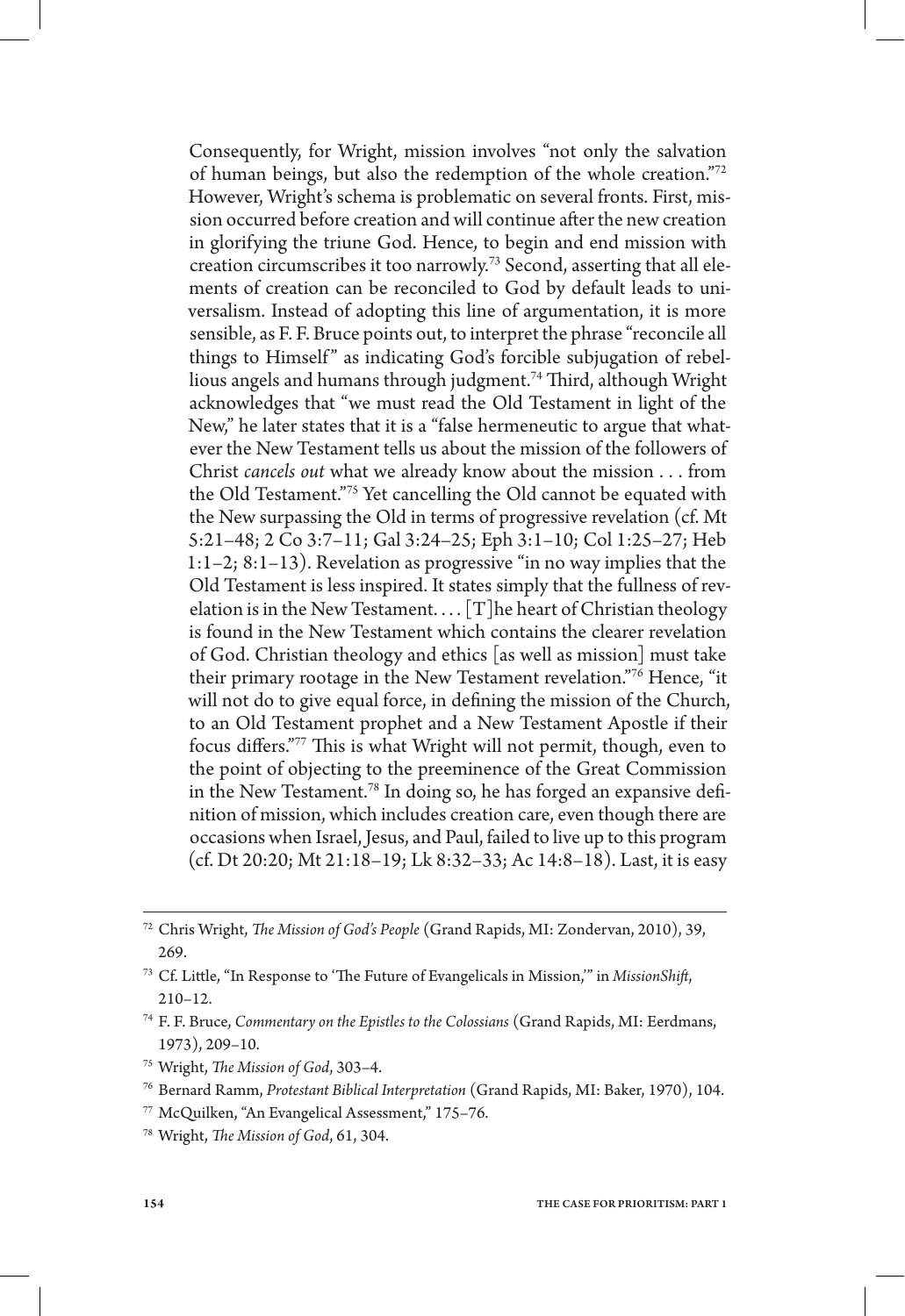for Wright to say, "*Mission is not ours; mission is God's,*"79 but more dif ficult to delineate exactly what the mission of the church is. Clearly, not everything God does is conferred upon the church to pursue or realize in this age. That is, the *missio Dei* is not subsumed into the *missio hominum*. Since the redemption of creation involves the reversal of the curse—something that falls only within the divine prerogative (Ge 3:14–19; Ro 8:19–21; Eph 1:10; 2 Pe 3:10–13; Rev 21:1) and in the Colossians passage is performed by Christ himself—the church is not called, as Wright contends, "to reconcile" the earth to God via caring for creation. This is not to discount, however, that there remains a stewardship role on the part of all humanity in this regard.

2. Kerygmatic Issues. The gospel from a holistic perspective is now being characterized as something the church is,<sup>80</sup> lives, $81$  embodies, $82$  and demonstrates,<sup>83</sup> and evangelism as "all actions,"<sup>84</sup> which the church performs in inviting people "through word, deed, and example . . . to follow Christ."85 Apparently, the terms "gospel" and "evangelism" have no limits, and if they do, they have no meaning. In such a world, mission quickly becomes doing what is right in one's own eyes. However, the "gospel is not infinitely malleable, and cannot without fatal loss be reduced to whatever constitutes good news in a given culture"86 and "evangelism needs to be defined carefully so that its special task is not lost within the wider demands of mission."87 Toward this end, Scot McKnight suggests the contemporary church must return to "the earliest days of the church" and consider the "*apostolic gospel tradition*" as revealed in 1 Corinthians 15:1–8, "*that Christ died, that Christ was buried, that Christ was raised, and that Christ appeared*." This framework points to "something at the grassroots level: the word *gospel* was used in the world of Jews at the time of the apostles to *announce* something, to *declare* something as good news—the word *euangelion* always

<sup>83</sup> Cf., http://www.micahnetwork.org/sites/default/files/doc/page/mn\_integral\_ mission\_declaration\_en.pdf.

- <sup>86</sup> K. Ferdinando, "Gospel," in *Dictionary of Mission Theology* (Downers Grove, IL: IVP, 2007), 140–41.
- <sup>87</sup> R. Peace, "Evangelism," in *Dictionary of Mission Theology* (Downers Grove, IL: IVP, 2007), 115.

<sup>79</sup> Ibid., 62.

<sup>&</sup>lt;sup>80</sup> Stearns, *The Hole in Our Gospel*, 3.

 $81$  Cf., http://www.lausanne.org/en/documents/all/twg/1177-twg-three-wholes.html.

<sup>82</sup> Ibid.

<sup>84</sup> Stephen Burris and Kendi Douglas, "Introduction," in *River of God: An Introduction to World Missions* (Eugene, OR: Wipf & Stock, 2012), 3.

<sup>85</sup> Flemming, *Recovering the Full Mission of God*, 18.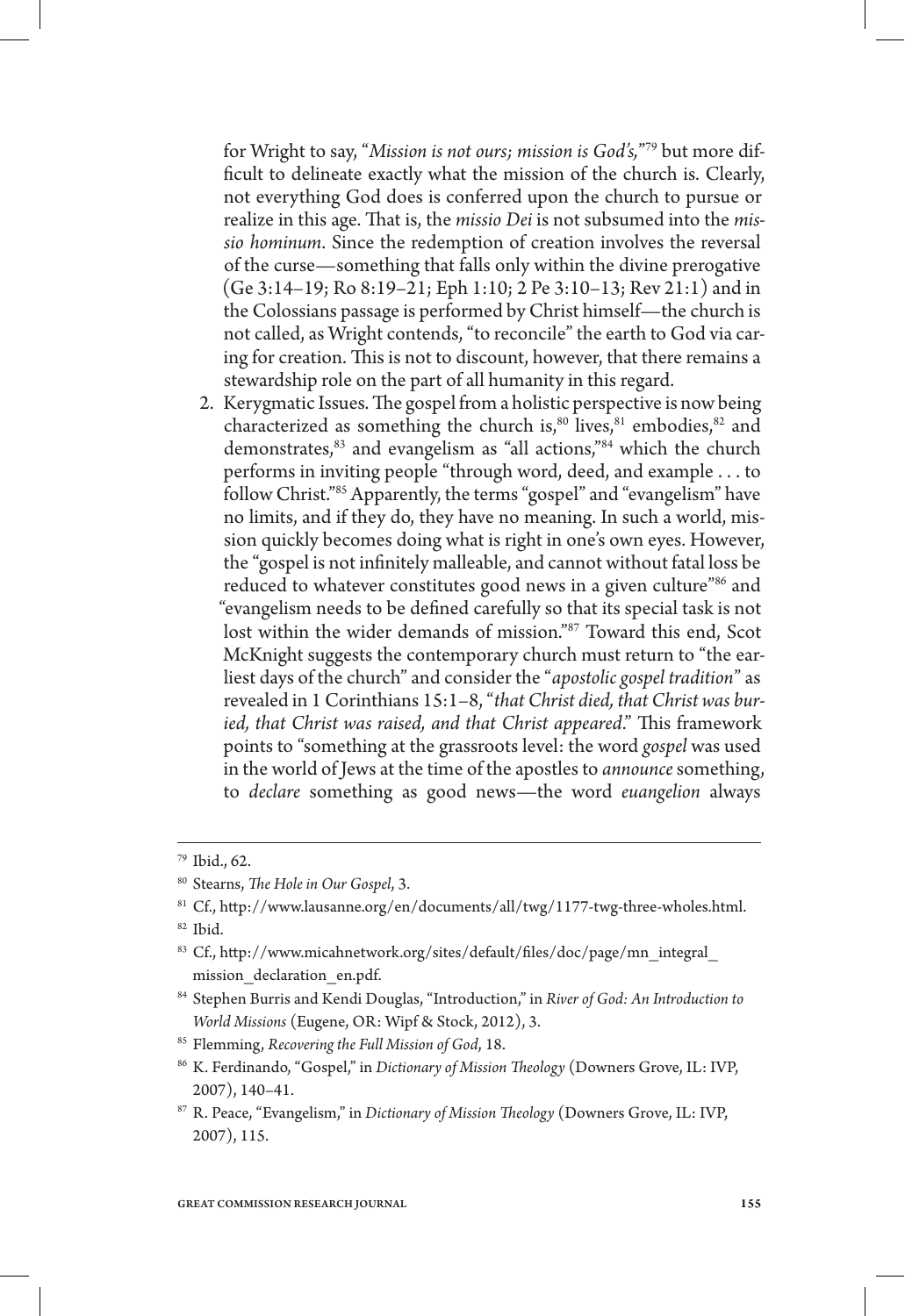means good news. 'To gospel' is to herald, to proclaim, and to declare something about something." Thus, McKnight rightly deduces, "the gospel is to announce good news about key events in the life of Jesus Christ."<sup>88</sup> To this, Schnabel adds, "The good news that the church proclaims is always the good news of Jesus, the crucified and risen Messiah and Savior, who died and rose from the dead so that sinners can have forgiveness of sins, find salvation, receive God's Spirit, and be granted eternal life."89 What this means is that "the gospel itself is always an external word that comes to me announcing that someone else in history has accomplished my salvation for me,"<sup>90</sup> which thereby implies, "[w]e are not the Good News, but its recipients and heralds; not the newsmakers, just the reporters."91 As such, "the biblical gospel is inherently a *verbal* thing [which] cannot be preached by our deeds," $92$  "[s]ocial action and caring for the poor is not ... the gospel [but] implications"<sup>93</sup> or "entailments"<sup>94</sup> of it, and "evangelism is the act of giving verbal witness to the good news, confident that its power does not fluctuate with the strengths or weaknesses of the messenger."95 If, in relation to the mission of the church, "we want to be New Testament Christians," then "this gospel must once again become our gospel."96

- 88 Scot McKnight, *The King Jesus Gospel: The Original Good News Revisited* (Grand Rapids, MI: Zondervan, 2011), 46, 49–50.
- 89 Schnabel, *Zondervan Exegetical Commentary on the New Testament: Acts*, 712.
- 90 Michael Horton, "Christ at the Center," *Christianity Today* 53/11 (2009): 48.
- <sup>91</sup> Michael Horton, *The Gospel Driven Life: Being Good News People in a Bad News World* (Grand Rapids, MI: Baker, 2009), 127.
- <sup>92</sup> Duane Litfin, *Word Versus Deed: Resetting the Scales to a Biblical Balance* (Wheaton, IL: Crossway, 2012), 36, 45. Flemming takes Litfin to task over this assertion and argues for a nonverbal form of evangelism by appealing to 1 Peter 3:1–2, "you wives, be submissive to your own husbands so that even if any *of them* are disobedient to the word, they may be won without a word by the behavior of their wives, as they observe your chaste and respectful behavior" (260-61). The question must be asked, how can husbands be won to the faith apart from the gospel being verbally explained to them? If not from their wives, then someone else has to do it. Hence, Peter is simply saying that the deeds of wives via their "chaste and respectful behavior" must compliment rather than contradict the verbal proclamation of the gospel in relation to unbelievers, not that the gospel can be shared without words.
- <sup>93</sup> Michael Bird, *Evangelical Theology: A Biblical and Systematic Introduction* (Grand Rapids, MI: Zondervan, 2013), 53.
- <sup>94</sup> Carson, "The Hole in the Gospel," 355-56.
- <sup>95</sup> Litfin, *Word Versus Deed*, 55.
- <sup>96</sup> McKnight, *The King Jesus Gospel*, 133.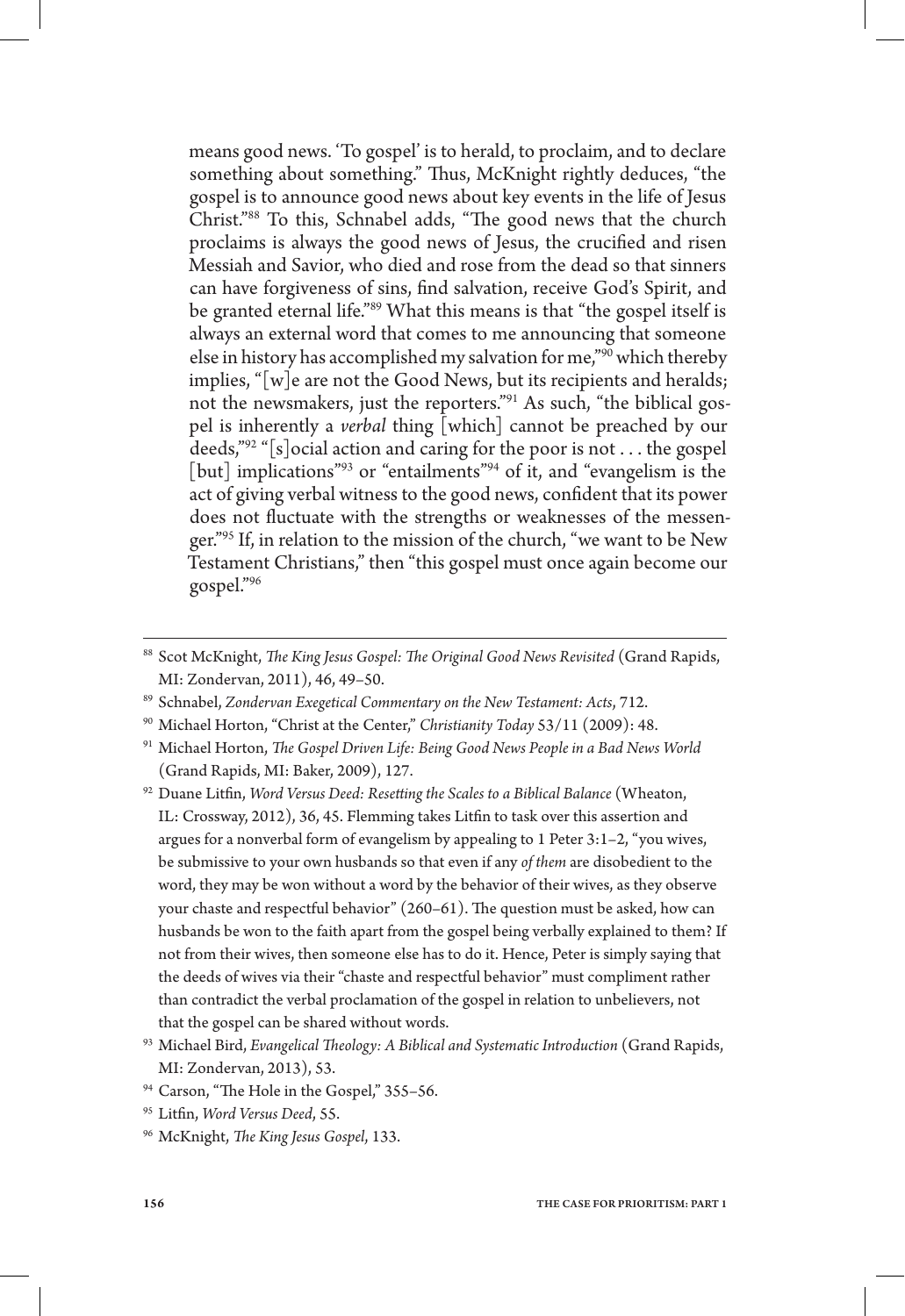3. Basileia Issues. The kingdom of God at the beginning of the twentyfirst century was heralded by evangelicals as the means to "break the impasse between evangelism and social action."97 Unfortunately, instead of clarifying the mission of God, this effort confounded it. For example, "*Kingdom Missiology*" is now being advanced to encourage the church to perform "faithfully the whole work of the kingdom of God to the whole world,"98 which evidently involves "more than simply winning men and women to Christ."<sup>99</sup> Rather, kingdom work strives "for the redemption of people, their social systems, and the environment that sustains their life,"<sup>100</sup> using "the current trends toward capitalism and economic development to [raise] the standard of living  $\dots$  for all," $^{101}$  and surprisingly results in "something permanent, something that will not be displaced in the world to come. . . . When a well is dug, a school is built or an orphanage opens its gates, the dream of God [i.e., the kingdom] becomes actualized in our time."<sup>102</sup>

To speak in such terms is, of course, nothing new, as even Sider did, but upon further reflection modified his view: "It is important to note that *absolutely none* of the scores of New Testament texts on the kingdom of God speak of the presence of the kingdom apart from the conscious confession of Christ. . . . There seems to be no warrant in the New Testament for talking about the coming of the Kingdom of God via societal change apart from confession of Christ."<sup>103</sup> On the meaning of the kingdom, George Ladd states, "[t]he church cannot build the Kingdom or become the Kingdom, but the church witnesses to God's Kingdom—to God's redeeming acts in Christ both past and future."104 Glasser observes, "[t]o preach [the kingdom] is to issue a call to conversion" for "apart from the new birth one cannot see, much less enter, the Kingdom of God."105 I. Howard Marshall notes, "[t]he

<sup>97</sup> Glasser, *Announcing the Kingdom*, 12.

<sup>98</sup> Burris and Douglas, *River of God*, 1.

<sup>99</sup> Eric Swanson and Sam Williams, *To Transform a City: Whole Church, Whole Gospel, Whole City* (Grand Rapids, MI: Zondervan, 2010), 81.

<sup>100</sup> Myers, *Walking With the Poor*, 49.

<sup>&</sup>lt;sup>101</sup> Ken Eldred, *God Is at Work: Transforming People and Nations Through Business* (Ventura, CA: Regal, 2005), 48, 71.

<sup>&</sup>lt;sup>102</sup> R. York Moore, *Making All Things New: God's Dream for Social Justice* (Downers Grove, IL: IVP, 2012), 152.

<sup>&</sup>lt;sup>103</sup> Litfin, In Word and Deed, 104; cf. "Evangelism, Salvation and Social Justice," Interna*tional Review of Mission* 64/255 (1975): 258, 262ff.

<sup>&</sup>lt;sup>104</sup> George Ladd, *The Presence of the Future. Revised and Updated* (Grand Rapids, MI: Eerdmans, 1974), 265–66.

<sup>105</sup> Glasser, *Announcing the Kingdom*, 358, 246.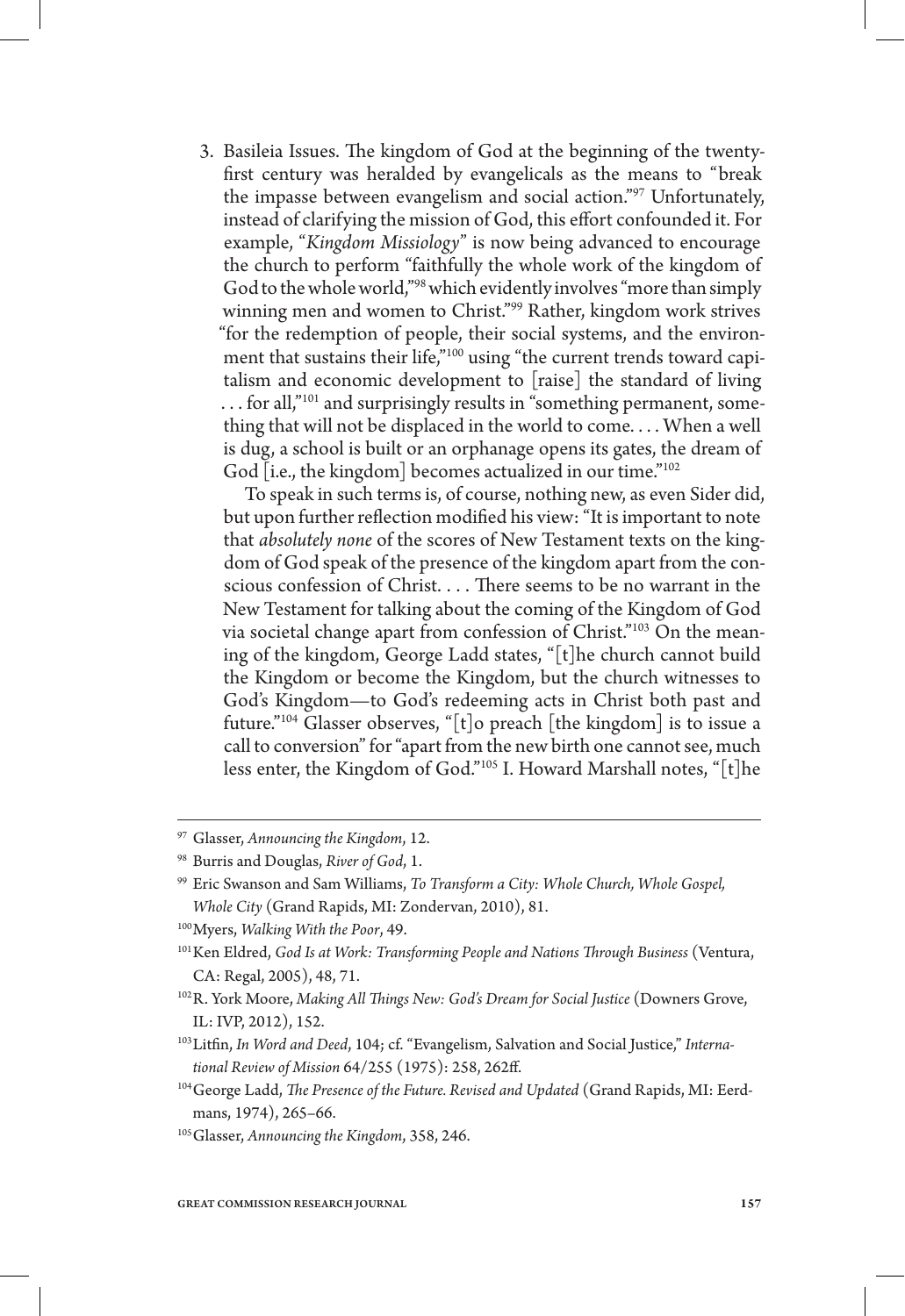kingdom consists of those who respond to the message in repentance and faith and thereby enter into the sphere of God's salvation and life."<sup>106</sup> Accordingly, Christians should "be wary of making over-ambitious claims for particular manifestations of the [kingdom's] presence,"<sup>107</sup> "not call social change the coming of the kingdom,"<sup>108</sup> recognize that "efforts to make the world a better place do not inherently qualify as kingdom work" since non-Christians can "work to make the world a better place, but they are not, in doing so, building *Christ's* kingdom,"<sup>109</sup> and realize that "kingdom mission is church mission ... because . . . kingdom mission is first and foremost about a redemptive reality of living under King Jesus."<sup>110</sup> Ultimately, however, the kingdom "cannot be subsumed in earthly forms [given its] eschatological character,"111 and according to Hendrik Kraemer, is really

a transcendental, supra-historical order of life. Identification of a so-called Christian social order, Christian State or Christian culture with the Kingdom of God signifies making what is by its nature relative (social order, state, culture) absolute, and making the absolute (the Kingdom of God) relative. This is so because the tension inherent between the sphere of relative human history and that of the transcendent realm of God, the ethic of the Kingdom of God, of the complete fulllment of the will of God, can never be annihilated in this dispensation. Therefore the Kingdom of God can never be realized in any social, economic, political or cultural order. If it were it would amount to saying that the absolute and perfect can be adequately expressed in the relative and imperfect. To "Christianize" the social or other spheres of life can only legitimately mean their being influenced and tamed by Christian influences and standards. Whoever expects more confuses the relative realities of life.<sup>112</sup>

Thus, "[t]he phrase 'kingdom work' is confusing and nonbiblical and ... should be jettisoned"<sup>113</sup> in favor of describing the church's socio-

<sup>&</sup>lt;sup>106</sup>I. Howard Marshall, *New Testament Theology* (Downers Grove, IL: IVP, 2004), 80. 107 Kirk*, Mission Under Scrutiny*, 94.

<sup>108</sup> Tim Chester, *Good News to the Poor* (Wheaton, IL: Crossway, 2013), 90.

<sup>109</sup> Litn, *Word Versus Deed*, 121.

<sup>110</sup> McKnight, *Kingdom Conspiracy: Returning to the Radical Mission of the Local Church* (Grand Rapids, MI: Brazos Press, 2014), 157.

<sup>&</sup>lt;sup>111</sup> Georg Vicedom, *The Mission of God* (St. Louis, MO: Concordia, 1965), 22.

<sup>&</sup>lt;sup>112</sup> Hendrik Kraemer, *The Christian Message in a Non-Christian World* (Grand Rapids, MI: Kregel, 1963), 93.

<sup>113</sup> Kevin DeYoung and Greg Gilbert, *What is the Mission of the Church? Making Sense of Social Justice, Shalom, and the Great Commission* (Wheaton, IL: Crossway, 2011), 112.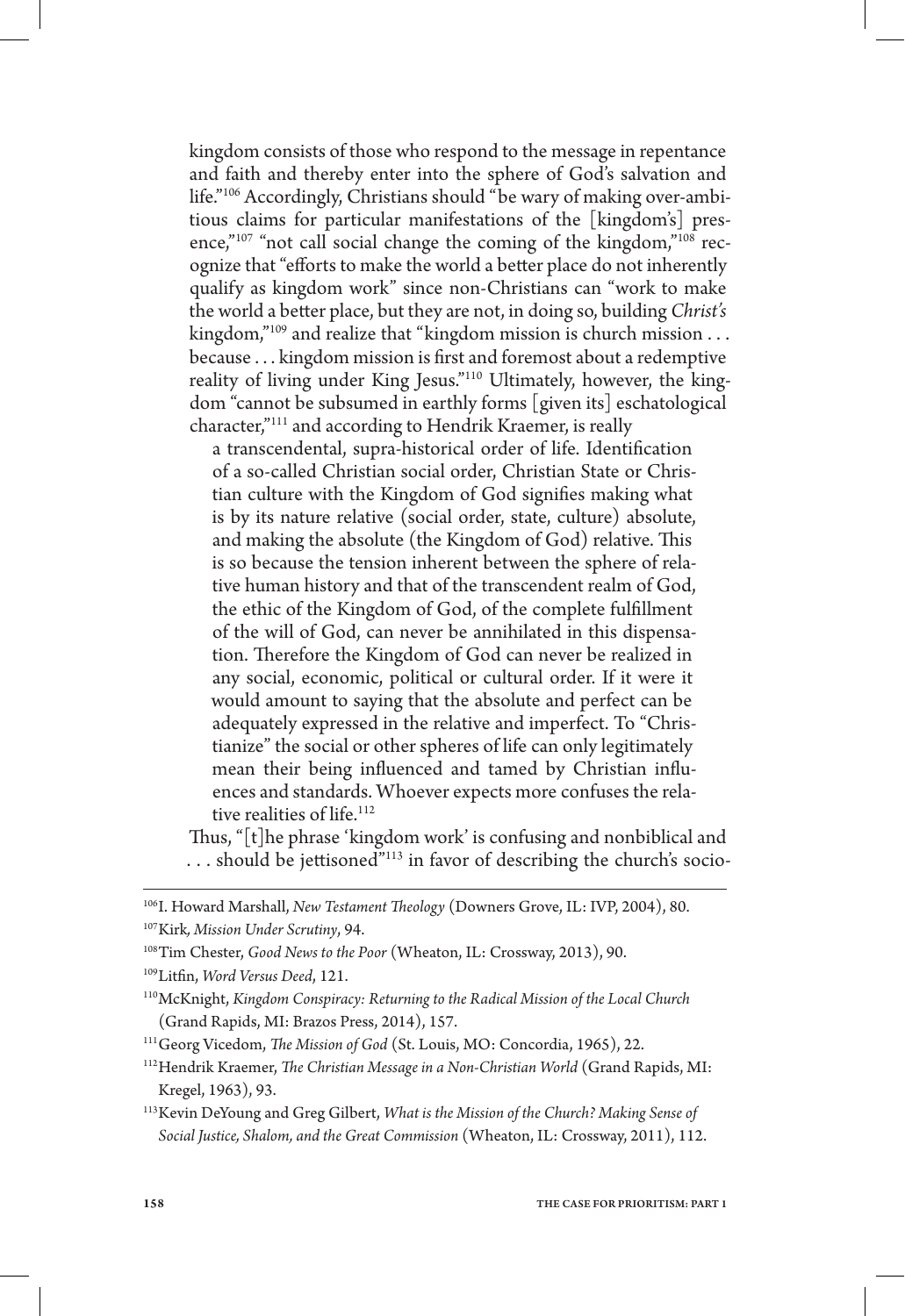economic engagement with the world as "good works . . . in the public sector for the common good."<sup>114</sup>

4. Missiological Issues. Without question, the most disturbing trend within evangelical missiology today, one which confirms that the greatest challenges facing this academic field are not "methodological [but] theological,"<sup>115</sup> is the wholesale attempt to renegotiate the boundary on which mission occurs. Mission, among self-declared evangelicals, now includes, "caring for the environment,"<sup>116</sup> "creating jobs and wealth,"<sup>117</sup> "giving to fellow believers in need,"<sup>118</sup> "political action, in fighting social injustice,"<sup>119</sup> and "anti-trafficking work, care for AIDS and malaria patients, food for the hungry, clothing for the naked, release for the prisoners."<sup>120</sup> This expansive definition of mission justifies Carl Braaten's concern that "holistic mission has contributed to such a great inflation in the meaning of mission, including everything the church is doing, that there is the danger that evangelism, which is the heart of mission, will become buried in an avalanche of church activism."121

In the middle of the last century, Stephen Neill faced the same situation with the WCC when it began to label every praiseworthy work of the church as mission. As a corrective, he set forth his now famous dictum, "If mission is everything, mission is nothing. If everything that the Church does is to be classed as 'mission,' we shall have to find another term for the Church's particular responsibility for 'the heathen,' those who have never yet heard the Name of Christ."122 He later expounded upon this statement by defining mission as "the

<sup>119</sup> Brian Woolnough, "Good News for the Poor—Setting the Scene," in *Holistic Mission*, 6. <sup>120</sup> Moore, *Making All Things New*, 159. Compare these statements with the one by George Peters just a generation ago, "I do not find anywhere in the Bible that the first [cultural] mandate comes under the biblical category of missions. It is man's assignment as man and is to be fullled on the human level. It is not implied in the Great Commission of our Lord to His disciples, nor do any of the spiritual gifts (charismata) as presented in the Scriptures relate to it. It is therefore unscriptural to confuse these two mandates and speak of them on equal terms as missions and church ministries. Only the second [evangelistic] mandate is considered missions in the strict biblical sense" (170).

<sup>114</sup> McKnight, *Kingdom Conspiracy*, 118.

<sup>115</sup> David Hesselgrave, "Evangelical Mission in 2001 and Beyond—Who Will Set the Agenda?" *Trinity World Forum* 26/2 (2001): 3.

<sup>116</sup> Lowell Bliss, *Environmental Missions* (Pasadena, CA: William Carey Library, 2013), 17.

<sup>117</sup> C. Neal Johnson, *Business as Mission* (Downers Grove, IL: IVP, 2009), 42.

<sup>118</sup> Flemming, *Recovering the Full Mission of God*, 192.

<sup>&</sup>lt;sup>121</sup> Carl Braaten, *The Apostolic Imperative* (Minneapolis, MN: Augsburg Publishing House, 1985), 11.

<sup>122</sup> Stephen Neill, *Creative Tension* (London: Edinburgh House Press, 1959), 81.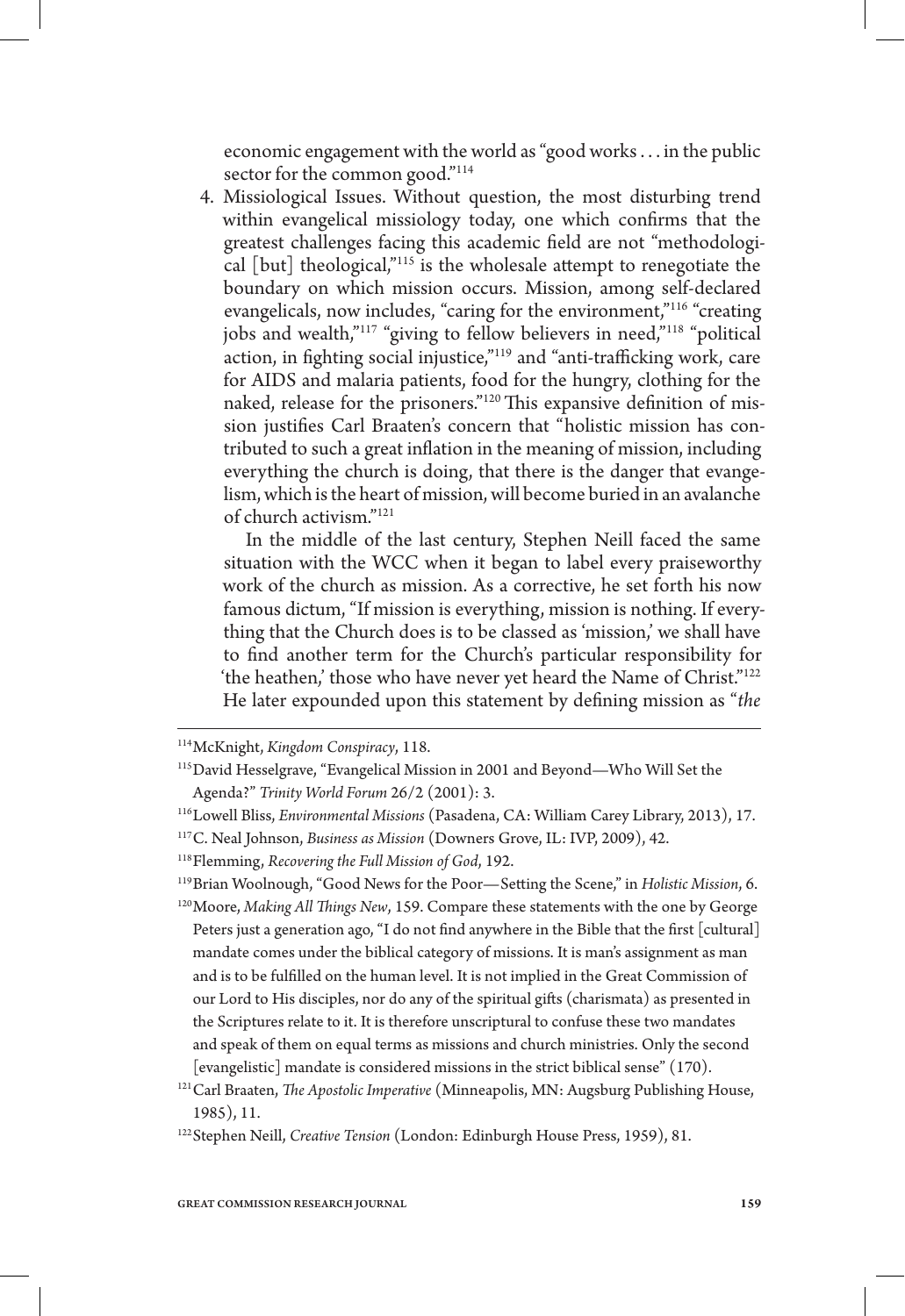intentional crossing of barriers from Church to non-church in word *and deed for the sake of the proclamation of the Gospel*."123 McGavran affirmed this viewpoint when he wrote, "Christian mission must not be defined as doing everything God wants done. Mission is not everything the Church does outside its four walls. Christian mission is enrolling in Christ's school as learners [among all people groups] in every nation-state. This huge task is mission."<sup>124</sup> However, David Bosch interjected a contravening viewpoint when he stated, "Whoever we are, we are tempted to incarcerate the *missio Dei* in the narrow confines of our own predilections, thereby of necessity reverting to one-sidedness and reductionism. We should beware of any attempt at delineating mission too sharply."125 In similar fashion, Wright, working within the framework of a biblical theology of redemption for the entire cosmos, believes in contradiction to Neill's statement that "It would seem more biblical to say, 'If everything is mission . . . everything is mission. $\ldots$  [E]verything a Christian and a Christian church is, says and does should be missional in its conscious participation in the mission of God in God's world."126 As such, the evangelical church is now faced with a situation where, according to Timothy Tennent, "the word [mission] has been [so] broadened . . . to mean 'everything the church should be doing,'" that it has lost "any distinctive emphasis or character."127

In light of this predicament, missiology needs to reconsider the question, what is and what is not mission? In other words, is the church responsible for both world evangelization and world reparation? Robertson McQuilkin points in the right direction when he deems "the question of nal destiny [to be] *the* theological issue for missions."128 Consequently, if the church has to choose among competing agendas, if it has to accept its limitations, if it has to grope for the narrow way, then it should chart its course in mission with reference to those who have the most to lose (and gain) in the debate—the not-yet evangelized. Hence, Neill's viewpoint should trump Bosch's

<sup>123</sup> Quoted by Charles Van Engen, *God's Missionary People: Rethinking the Purpose of the Local Church* (Grand Rapids, MI: Baker, 1991), 28.

<sup>124</sup> Donald McGavran, *Momentous Decisions in Missions Today* (Grand Rapids, MI: Baker, 1984), 29–30.

<sup>&</sup>lt;sup>125</sup> David Bosch, Transforming Mission: Paradigms Shifts in Theology of Mission (Maryknoll, NY: Orbis, 1991), 512.

<sup>&</sup>lt;sup>126</sup>Wright, *The Mission of God's People*, 26.

<sup>127</sup> Timothy Tennent, *Invitation to World Missions: A Trinitarian Missiology for the Twenty- ¦rst Century* (Grand Rapids, MI: Kregel, 2010), 54.

<sup>&</sup>lt;sup>128</sup> Robertson McQuilkin, "Lost Missions: Whatever Happened to the Idea of Rescuing People from Hell?" *Christianity Today* 50/7 (2006): 42.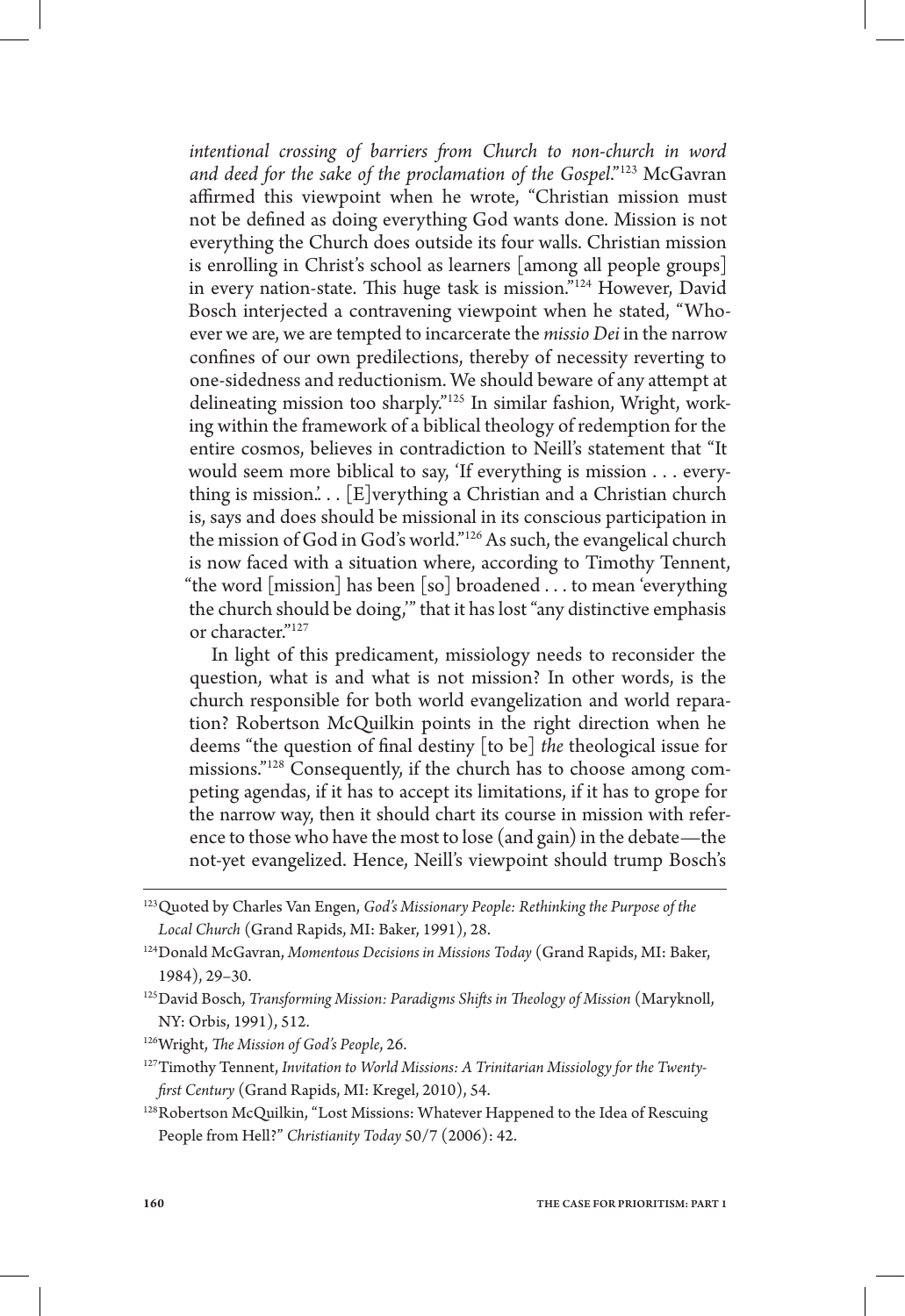and Wright's, and the church should embrace "lostness" as the only non-negotiable boundary for mission and "final destiny" as the leading theological impetus for all its interactions with the world.<sup>129</sup> Accordingly, "[n]othing can be called mission in the biblical sense which is not ... directed toward conversion."<sup>130</sup> "There is but one acid test that should be applied to all activities that claim to represent obedience in mission. Do they . . . produce disciples of Jesus Christ?"131 "'Mission' is not simply . . . 'everything that the church does,' but the deliberate activity of a community of faith that . . . [seeks] to win other people for the content of faith and the way of life espoused by that community."132 Finally, "the only valid motive and purpose of missions is . . . to call men and peoples to confront themselves with God's acts of revelation and salvation for man. . . . If [other things] usurp the place of the apostolic motive, which is the alone valid and tenable one, they transform the Christian Church into a goodwill agency for the diffusion of refined and cultured idealism" and lose "all intrinsic relation with the central apostolic consciousness that we are to be witnesses to God and His revelational dealing with man and the world."133 As such, the *sine qua non* of mission is nothing other than making disciples of all nations.

<sup>129</sup>Ibid., 42. Mike Constantz, pastor of global mobilization and initiatives at Saddleback Church, while promoting Rick Warren's PEACE Plan, adopts a contrasting view, "Jesus calls his people to sacrificially serve the widows, orphans, aliens, poor, starving, homeless, persecuted, oppressed, repressed, terrorized, tyrannized, crushed, enslaved, exploited, helpless, hopeless, voiceless, marginalized, victimized, beaten up, beaten down, down & out, shut in, shut out, shut up, burned out, outcast, brain damaged, mentally ill, incurably ill, disabled, pregnant at the wrong time, unemployed, underemployed, unemployable, swindled, shoved aside, left aside, replaced, emotionally starved, emotionally scarred, emotionally dead, and the otherwise forgotten" ("Every Member on Mission Through Churches Everywhere," *Evangelical Missions Quarterly* 50/4 [2014]: 497). In this impressive list of descriptors, however, one is noticeably missing—"lost," indicating the need to continuously emphasize this biblical concept to avert mission drift in the church.

130 Walter Freytag, quoted by Peter Beyerhaus, *Missions: Which Way?* (Grand Rapids, MI: Zondervan, 1971), 101.

<sup>131</sup> Glasser, *Mission Trends No. 1*, 8.

<sup>132</sup> Schnabel, *Zondervan Exegetical Commentary on the New Testament: Acts*, 563.

<sup>&</sup>lt;sup>133</sup>Kraemer, *The Christian Message in a Non-Christian World*, 292-93. Contrast these views with that of the World Council of Churches' recent articulation of mission, "Together Towards Life: Mission and Evangelism in Changing Landscapes" (2010), which states among other things, "We affirm that the purpose of God's mission is fullness of life (John 10:10) and that this is the criterion for discernment in mission. Therefore, we are called to discern the Spirit of God wherever there is life in its fullness, particularly in terms of